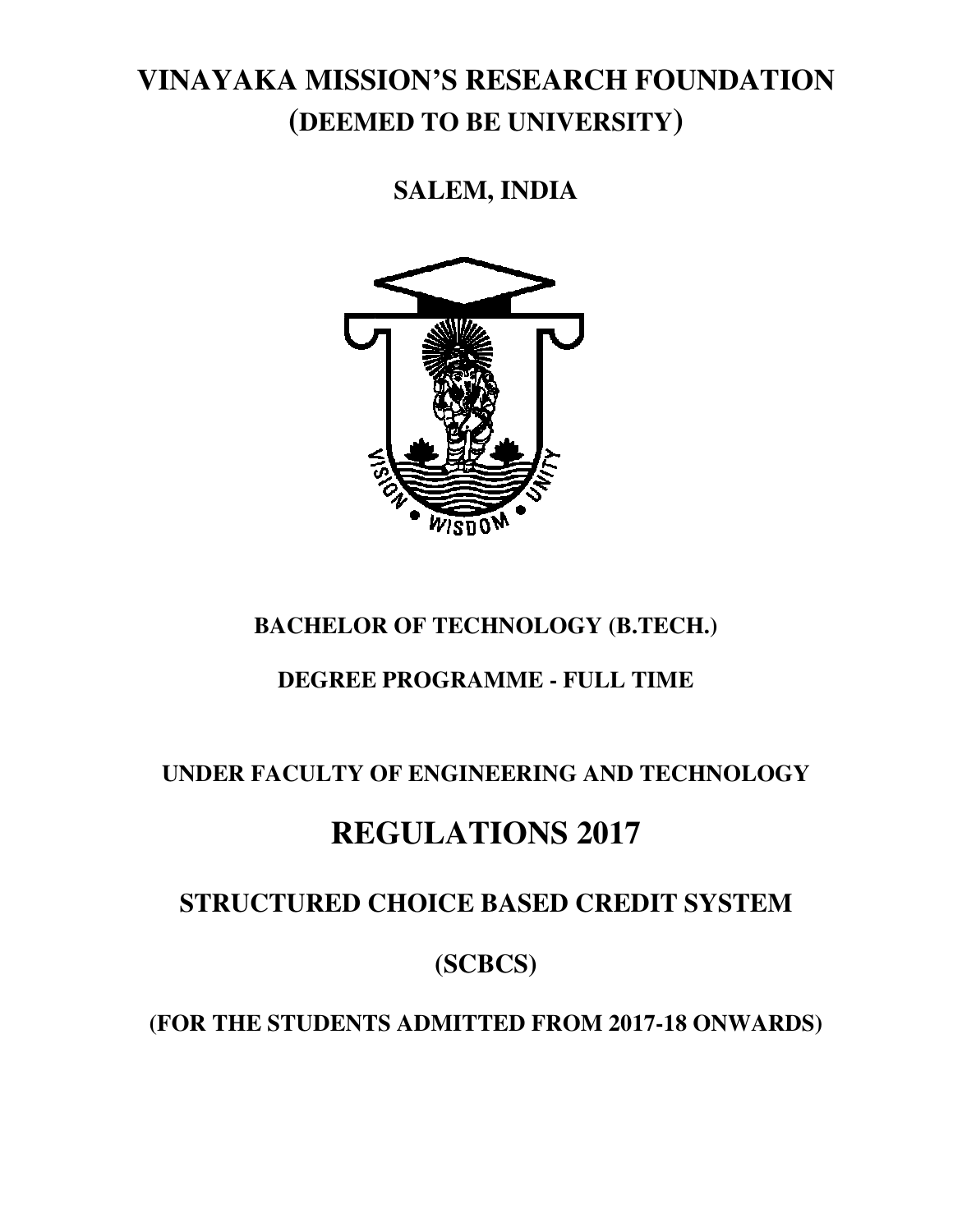# **VINAYAKA MISSION'S RESEARCH FOUNDATION (DEEMED TO BE UNIVERSITY)**

# **SALEM, INDIA BACHELOR OF TECHNOLOGY (B.TECH.) FULL TIME DEGREE PROGRAMME UNDER FACULTY OF ENGINEERING AND TECHNOLOGY REGULATIONS 2017**

## **STRUCTURED CHOICE BASED CREDIT SYSTEM**

## **(FOR THE STUDENTS ADMITTED FROM 2017-18 ONWARDS)**

 In exercise of the powers conferred by the Revised Memorandum of Association (RM2010) and Revised Bye-Laws (RB2010) of the Vinayaka Mission's Research Foundation (Deemed to be University), Salem, Board of Management of the University hereby issue the following revised regulations pertaining to the undergraduate Programme and the award of the degree of Bachelor of Technology (B.TECH.) at this University.

#### **1. TITLE AND COMMENCEMENT**

 These revised regulations shall be called "REGULATIONS FOR BACHELOR OF TECHNOLOGY (B.TECH.)-FULL TIME DEGREE PROGRAMME – (R2017).

These revised regulations come into force with effect from the Academic year 2017-18 and are subject to such modifications as may be approved by the apex bodies of the University from time to time.

#### **2. PREAMBLE**

The Degree of Bachelor of Technology (B.TECH.) in Faculty of Engineering and Technology shall be awarded to a candidate who, as per these regulations, has successfully undergone the programme, passed the prescribed examinations and thereby qualified to receive the degree.

#### 2.1. **General Considerations and Teaching Approach**

The tremendous growth of Science and Technology has made inroads in every sphere of human activity. It has created opportunities, challenges and opened new horizon in the pursuit of knowledge, career and accomplishments. Aspirants are crossing oceans in the pursuit of knowledge and for successful career. The globalization and subsequent opening of our economy have provided ample opportunities in the quest of knowledge to the students of our Nation. Hence a need has arisen to provide flexible, need based, versatile and learner oriented Education / Knowledge to our students and make them competitive. If the present rigid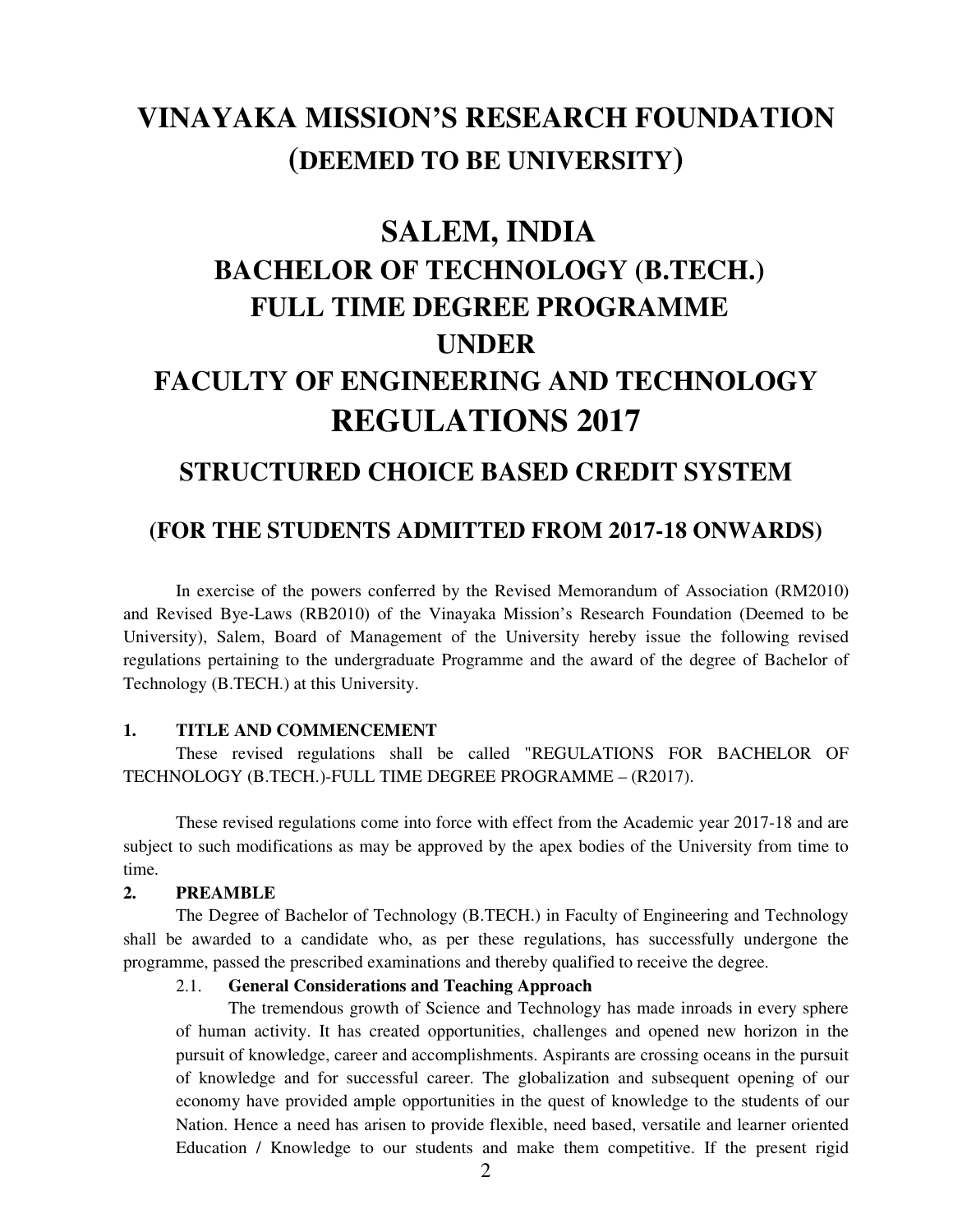academic system and the Institution methodologies are continued to be imposed, the learners may not have the choice of courses of their liking and hence will not meet the requirements to strengthen their knowledge in specific areas needed for their career. In view of the above a move has to be initiated from Institution centric to learner oriented education system.

### 2.2 **Objectives of Structured Choice Based Credit System (SCBCS)**

The **Structured Choice Based Credit System (SCBCS)** provides ample opportunity for multiple entries, large number of electives, flexible pace for earning credits, carryover of such credits, and choice of courses from other branches.

Further it has the ability to accommodate diverse choices that the students may like to have. SCBCS is a way in which a student has complete freedom in tailoring his course the way he wishes.

It accommodates the wants and needs of the entire student community as a whole. With this system, a student can prepare his/her own timetable with the specific courses he/she intends to do in that semester along with the timings of classes and choice of teachers.

Students have the flexibility to pursue their other interests in sports or club activities and scheduling classes accordingly.

It is a beautiful system that is tailor made to suit all the kinds of students with all learning needs, whether someone wishes to complete subjects early or pursue subjects at his own pace satisfying the criteria of minimum and maximum duration of completion of degree.

In addition, this system ensures offerings of subjects from all disciplines encouraging students to pursue multiple interests and develop themselves wholly.

In view of the above advantages the SCBCS has been implemented from the academic year 2017-2018 onwards.

#### **3. DEFINITIONS AND NOMENCLATURE**

In the Regulations, unless the context otherwise requires, certain terms used and their meanings are as under.

3.1. "MHRD" means Ministry of Human Resources Development.

3.2. "UGC" means University Grants Commission.

3.3. "AICTE" means All India Council for Technical Education

3.4. "University" means Vinayaka Mission's Research Foundation (Deemed to be University), Salem.

3.5. "Vice Chancellor or VC" means Vice Chancellor of the University

3.6. "Board of Management or BoM" means Board of the Management, the highest governing body of the University

3.7. "Academic Council or AC" means Academic Council the highest academic body of the University, chaired by the Vice Chancellor

3.8. "Board of Studies or BoS" means Board of Studies of the University under the Faculty of Engineering and Technology

3.9. "CoE" means Controller of Examinations of the University

3.10. "AICEE" means All India Common Entrance Examination conducted by the University

3.11. "Dean" means Dean for the Faculty of Engineering and Technology of the University

3.12. "Institution or College" means Engineering College constituted under University.

3.13. "Programme" means Under Graduate Programme leading to the award of Degree B.TECH. approved by the UGC and University.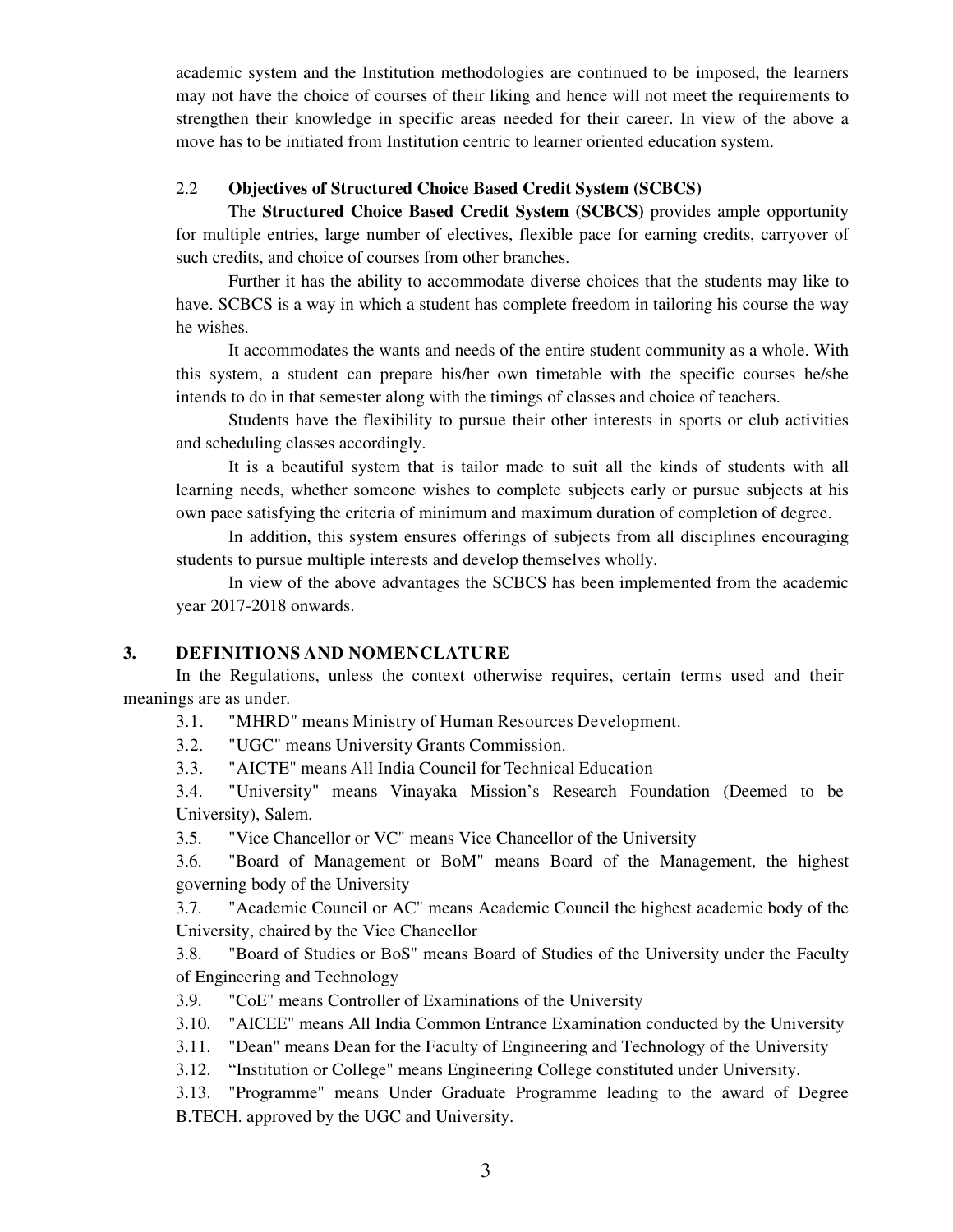3.14. "Branch" means specialization or discipline of B.Tech. Degree Programme, such as Mechanical Engineering, Electronics and Communication Engineering etc.

3.15. "Course" means every paper/subject of study offered by various departments.

3.16. "Credit" is the Course work which is measured in units, based on hours Conducted/week and content of course.

3.17. "Head of Institution or HoI" means Principal of the Constituent Engineering college of the University

3.18. "HoD" means Head of the Department of the College.

3.19. "Curriculum and Syllabus" mean the various components/courses studied in each programme that provides appropriate knowledge in the chosen branch. The curriculum and syllabus for study is as prescribed by the Board of Studies (BoS) with the approval of the concern Academic Council (AC) based on the UGC/AICTE regulations.

3.20. "Teaching Staff or Teacher" means The Dean of Faculty, The Principal of the college, Professors, Associate Professors, Assistant Professors, Pro-term Lecturers and other like persons engaged in teaching the students and assisting the students in the conduct of studies and Research in the College/University.

#### **4. ELIGIBILITY FOR ADMISSION**

#### **4.1. First year Admission**

The candidate seeking admission to the first semester B.TECH degree programme should have passed the Higher secondary examination or the Indian School Certificate Examination which is equivalent to 10+2 Higher Secondary Examination with Physics, Chemistry, Mathematics/Biology/ Botany and Zoology put together with English OR should have passed the Higher Secondary Examination of Vocational stream (Vocational groups in Engineering/ Technology with Mathematics/Physics/Chemistry as one of the subjects of study) as prescribed by the concerned State Government.

#### **4.2. Lateral Entry Admission**

 The candidate seeking admission to the third semester B.TECH of the programme should have passed a  $10 + 3$  Diploma (any stream) in Engineering / Technology awarded by State Board of Technical Education or its equivalent in relevant fields or B.Sc. Degree with Mathematics as a subject are eligible to apply for Lateral entry admission to the third semester.

**4.3.** The Academic council of the university from time to time may include any other examination which in scope and standard is found to be equivalent to the intermediate technical examination of an Indian University/Board, taking Physics, Chemistry and Biology/ Mathematics including practical test in each of these subjects and English. The candidates also shall satisfy the conditions regarding the minimum marks, age and physical fitness as may be prescribed by the Academic council of the university from time to time.

The candidates with disability should produce the Disability Certificate issued by the duly constituted District Medical Board.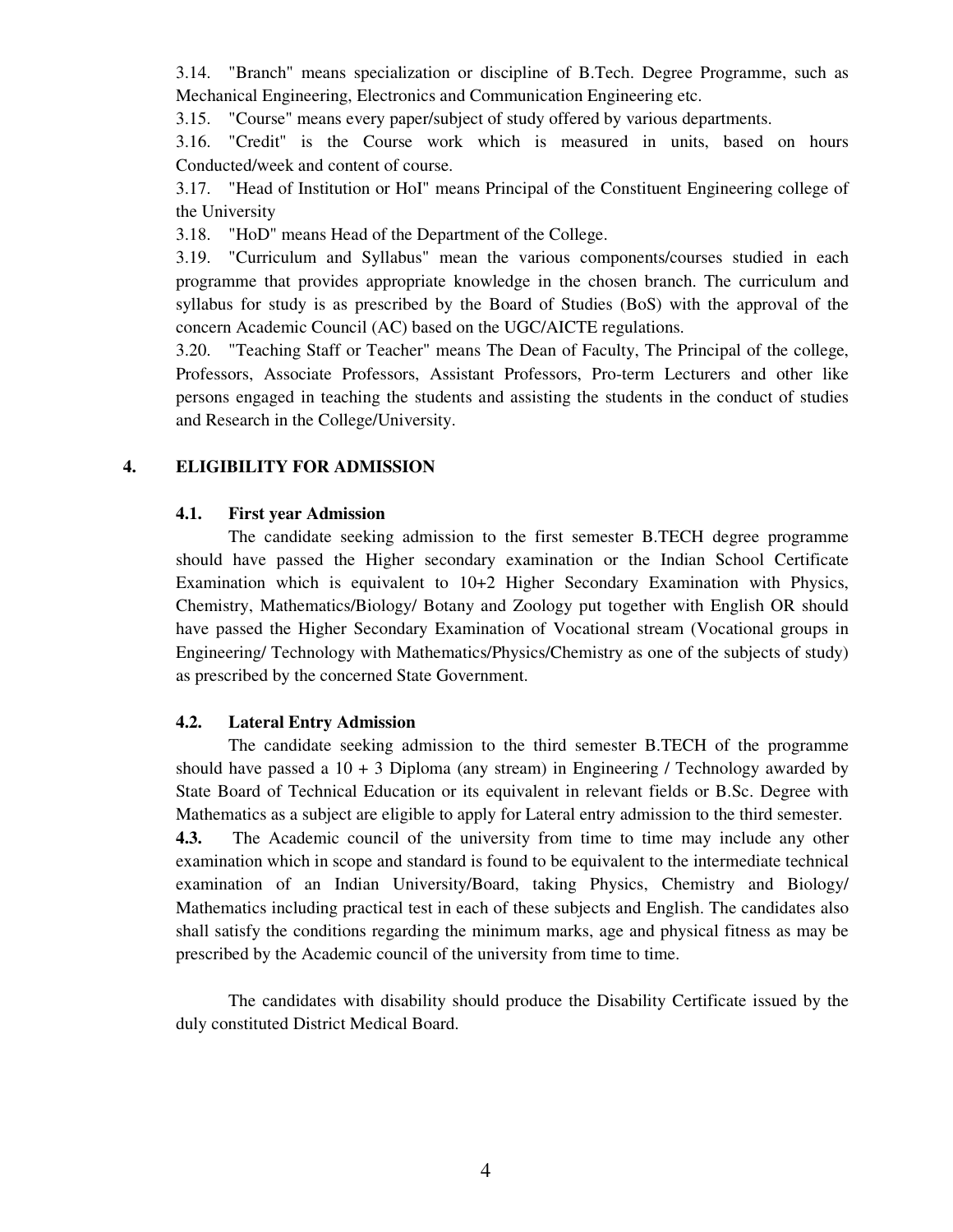### **5. ADMISSION**

The students applying for admission to this programme of this University shall be selected on the basis of merit through **the "ALL INDIA COMMON ENTRANCE EXAMINATION (AICEE)"** conducted by the University. The Admission Procedure for the AICEE conducted by the University for this Programme is given by the academic council of University.

**Non Resident / Foreign Nationals can be admitted up to 15% of total seats** as per norms and guidelines of the University. They are exempted from the AICEE stated above, but their merit will be ascertained based on their performance in qualifying examination approved by the University.

### **6. REGISTRATION**

A candidate admitted in the Under Graduate Programme in the constituent Engineering Colleges of the University shall register with the University by remitting the prescribed fees along with the application form for registration dully filled in and forwarded to the Controller of Examinations of this University through the Head of the Institutions within the stipulated date.

#### **7. DURATION OF THE PROGRAMME**

#### 7.1 **B.TECH –REGULAR (Ist Semester Onwards)**

The duration for the B.TECH. REGULAR DEGREE programmes shall extend **over a period of 4 years (8 semesters) for the students admitted in first semester but in any case not more than 8 years (16 semesters).** 

#### 7.2 **B.TECH –REGULAR – LATERAL ENTRY (IIIrd Semester Onwards)**

The duration for the B.TECH. REGULAR DEGREE- Lateral Entry programmes shall extend **over a period of 3 years (6 semesters) for the students admitted in third semester and not more than 7 years (14 semesters).** 

- 7.3 The total duration for completion of the programme reckoned from the commencement of the first semester to which the student was admitted shall not exceed the maximum duration specified in Clause 7.1 and 7.2 irrespective of the period of Break of Study or prevention in order that the student may be eligible for the award of the degree.
- 7.4 For the purpose of regulations, the academic year is divided into two Semesters, the odd semester normally spanning from June to November and the even semester from December to May.

#### **8. EXTENSION OF MAXIMUM DURATION**

The candidates who fail to complete the year-wise programme as mentioned in clause 7 would be permitted to complete the programme within a period of 8 years (7 years for Lateral Entry candidates) from the date of admission to the course. Those who fail to complete within the extended period may apply for extension to the Vice-Chancellor. The decision of Vice-Chancellor will be final.

#### **9. COMMENCEMENT OF THE COURSE**

The academic year for the programme shall commence in the month of July every year except first year. The first year will commence in the month of August.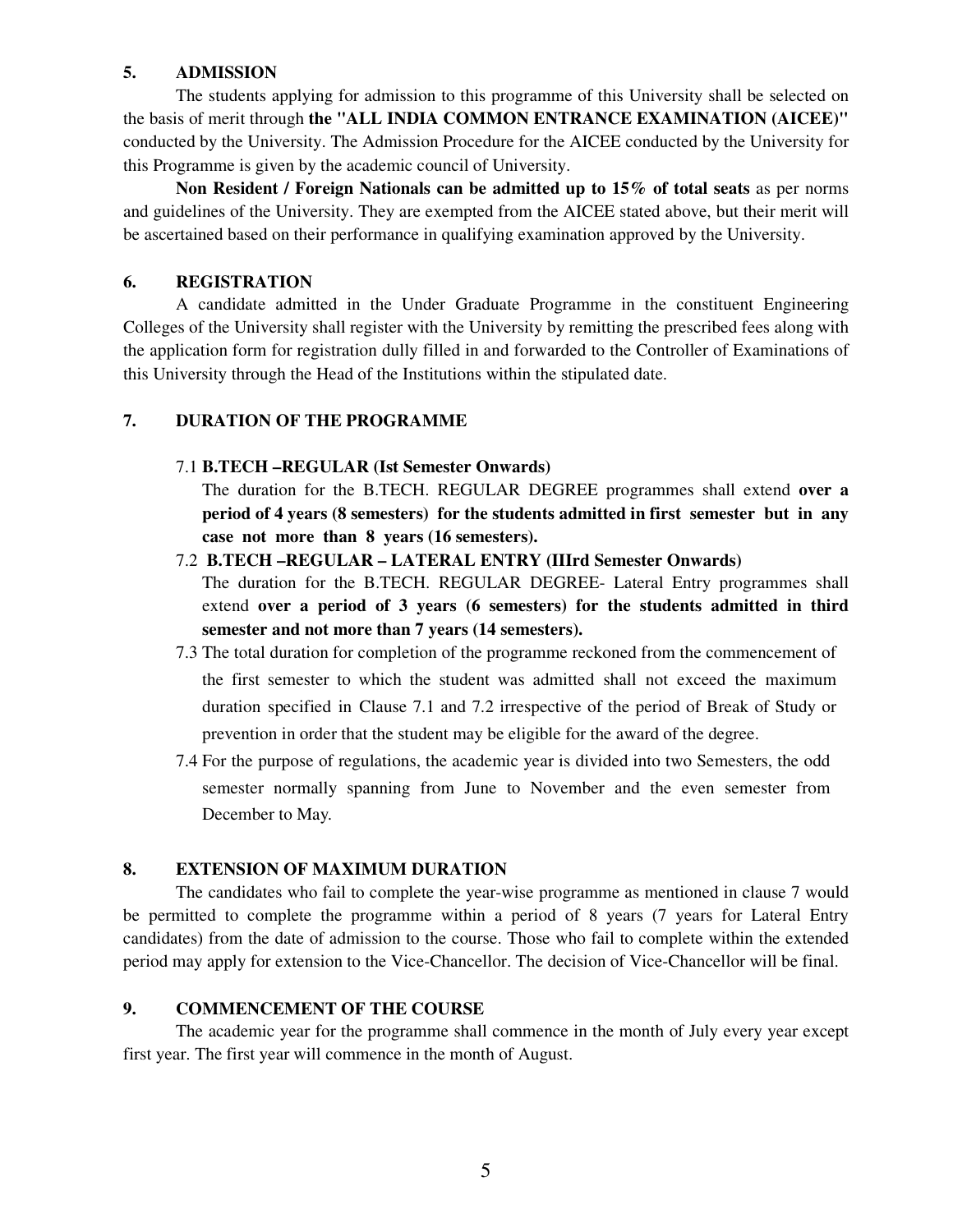#### **10. WORKING DAYS IN AN ACADEMIC YEAR**

Each semester normally consists of **90 working days or 450 Periods** including Tests and University Practical Examinations. The Principal is given the discretionary powers to decide the number of working days.

#### **11. MIGRATION**

**11.1.** Migration/Transfer of students from one Engineering college/University to another Engineering college/University may be granted on any genuine ground subject to the availability of vacancy in the college where migration is sought and fulfilling the other requirements.

**11.2.** The provision of combination of attendance shall be granted to a transfer for admission to the Examinations of this University on satisfactory fulfilment of the regulations of the University.

**11.3.** The Rules/Guidelines for Migration/Transfer of the students for this Programme is decided by the committee consisting of three members from the constituent colleges and two from the office of the Controller of examinations.

**11.4.** All Migrations/Transfer are subject to the approval of the Academic Council based on the recommendation of the Vice-Chancellor.

#### **12. BREAK OF STUDY – MAXIMUM ONE YEAR**

**12.1.** Maximum **two semesters or One Year break of study** will be allowed for the entire duration of the course for genuine reasons like serious health problems and calamitous family situations. The Vice chancellor is vested with the power to permit the break and rejoining the course for which the candidate must apply in the prescribed form enclosing necessary supporting documents and fees through his/her Head of the Institution (HoI).

**12.2.** If a student is detained for want of requisite attendance, progress and good conduct, the period spent in that semester shall not be considered as permitted Break of Study.

**12.3.** To encourage students to do better and study at their own pace, they would be allowed to **drop a course to a maximum of 06 Credits from the 3rd to the 8th semester**.

#### **13. SYSTEM OF ARREARS**

#### **13.1. Going Away with the System of Arrears**

**The university has incorporated a change in system of arrears and decided to go away with arrear system. Instead, students have to re-register and reappear for exams of subjects they have not passed in a semester.**

 The students must however, appear for all the internal tests held for the subject through the semester and may sit in a class when the subject is being taught if they wish, but it is not compulsory.

#### **14. PROGRAMMES OF STUDY – B.TECH DEGREE**

#### **14.1. Programmes**

Every student shall undergo a period of certified study extending over 4 academic years allocated into 8 semesters (3 academic years allocated into 6 semester for lateral entry students)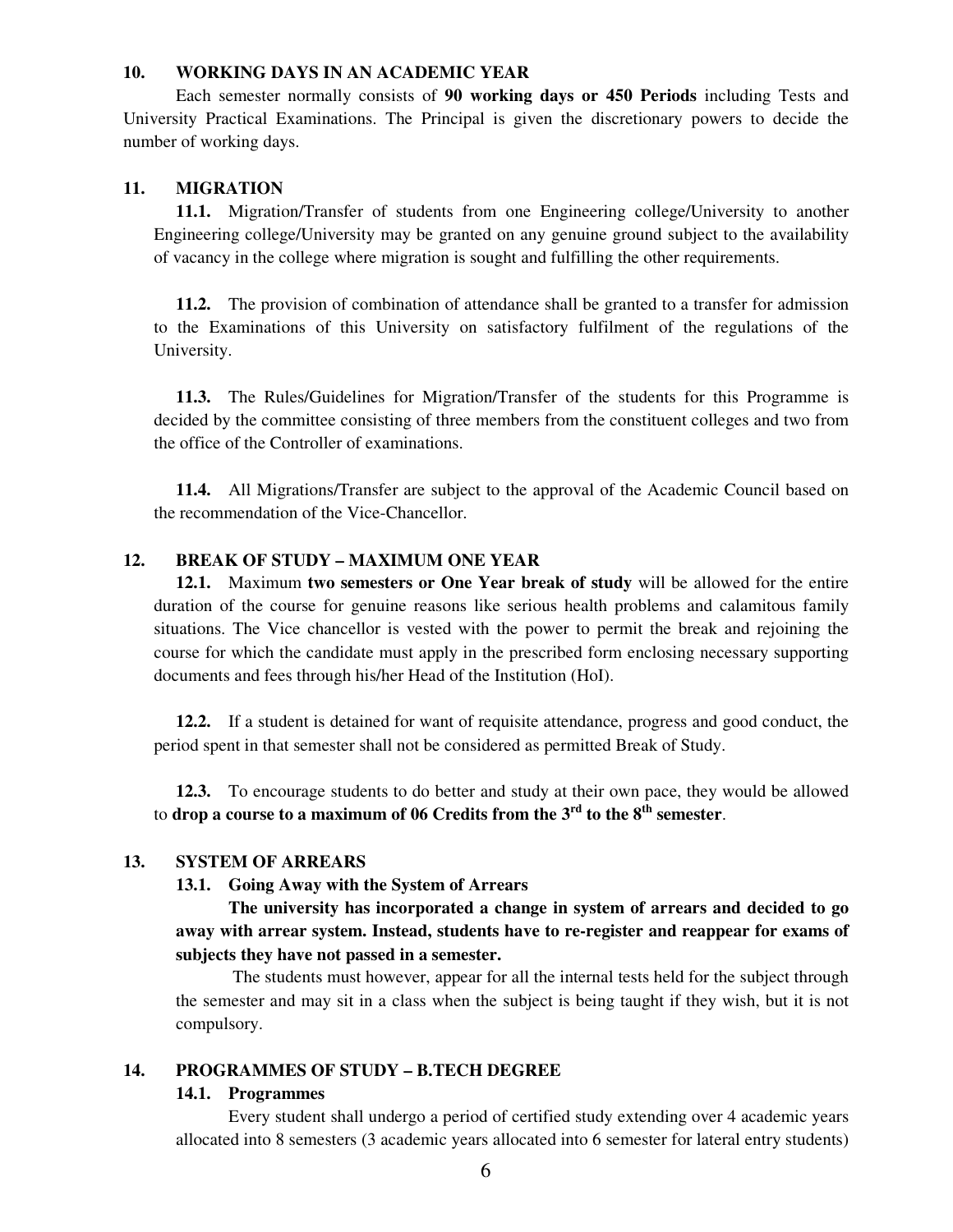with the duration of six months period from the date of commencement of his/her study for the subjects comprising the Engineering/Technical curriculum to the date of completion of the examination.

- 1. Programme I : Aeronautical Engineering
- 2. Programme II : Automobile Engineering
- 3. Programme III : Biotechnology
- 4. Programme IV : Biomedical Engineering
- 5. Programme V : Computer Science and Engineering
- 6. Programme VI : Civil Engineering
- 7. Programme VII : Electronics and Communication Engineering
- 8. Programme VIII : Electrical and Electronics Engineering
- 9. Programme IX : Mechatronics
- 10. Programme  $X$  : Mechanical Engineering
- 11. Programme XI : Computer Science and Engineering with specialisation in Cloud Computing
- 12. Programme XII : Solar and Alternate Energy
- 13. Programme XIII : Information Technology

## **14.2. Curriculum and its Components**

The curriculum and syllabus for the course shall be prescribed by the Academic Council based on the recommendation of concerned Board of faculty and Board of Studies. Each programme shall have a curriculum comprising of Theory, Theory cum Practical and Practical courses with well defined Program Outcomes and Programme Educational Objectives (PEO) as per Outcome Based Education (OBE). The content of each course is designed based on the Course Outcomes (CO). The details of courses and distribution of credits for each category are given below in tabulated form.

| Sl. No.                             | Category                                                                    | Credits   |
|-------------------------------------|-----------------------------------------------------------------------------|-----------|
|                                     | A. Foundation Courses (FC)                                                  | $54 - 63$ |
| 01                                  | $\mathbf{i}$ .<br>Humanities and Sciences (English and Management Subjects) | $12 - 21$ |
|                                     | ii.<br>Basic Sciences (Maths, Physics and Chemistry Subjects)               | $24 - 33$ |
|                                     | iii.<br><b>Engineering Sciences (Basic Engineering Courses)</b>             | $18 - 27$ |
| 02                                  | B. Core courses (CC) relevant to the chosen programme of study.             |           |
| 03                                  | C. Elective Courses (EC)                                                    | $18 - 27$ |
|                                     | Programme Specific (Class Room or Online)<br>İ.                             | $12 - 15$ |
|                                     | ii.<br>Interdisciplinary (Class Room or Online)                             | $6 - 9$   |
|                                     | D. Project + Internship + Industry Electives $(P + I + I)$                  | 18        |
| 04                                  | i.<br>Project                                                               | 9         |
|                                     | ii.<br>Internship / Industry Supported Courses                              | 9         |
|                                     | E. Employability<br><b>Enhancement</b><br><b>Courses</b><br>$\ddot{}$       | $9 - 18$  |
| 05                                  | Co - Curricular Courses + Extra Curricular Courses (EEC)**                  |           |
| <b>Minimum Credits to be earned</b> |                                                                             |           |

**\*\* - Mandatory, Credits would be mentioned in Mark sheets but not included for CGPA Calculations.**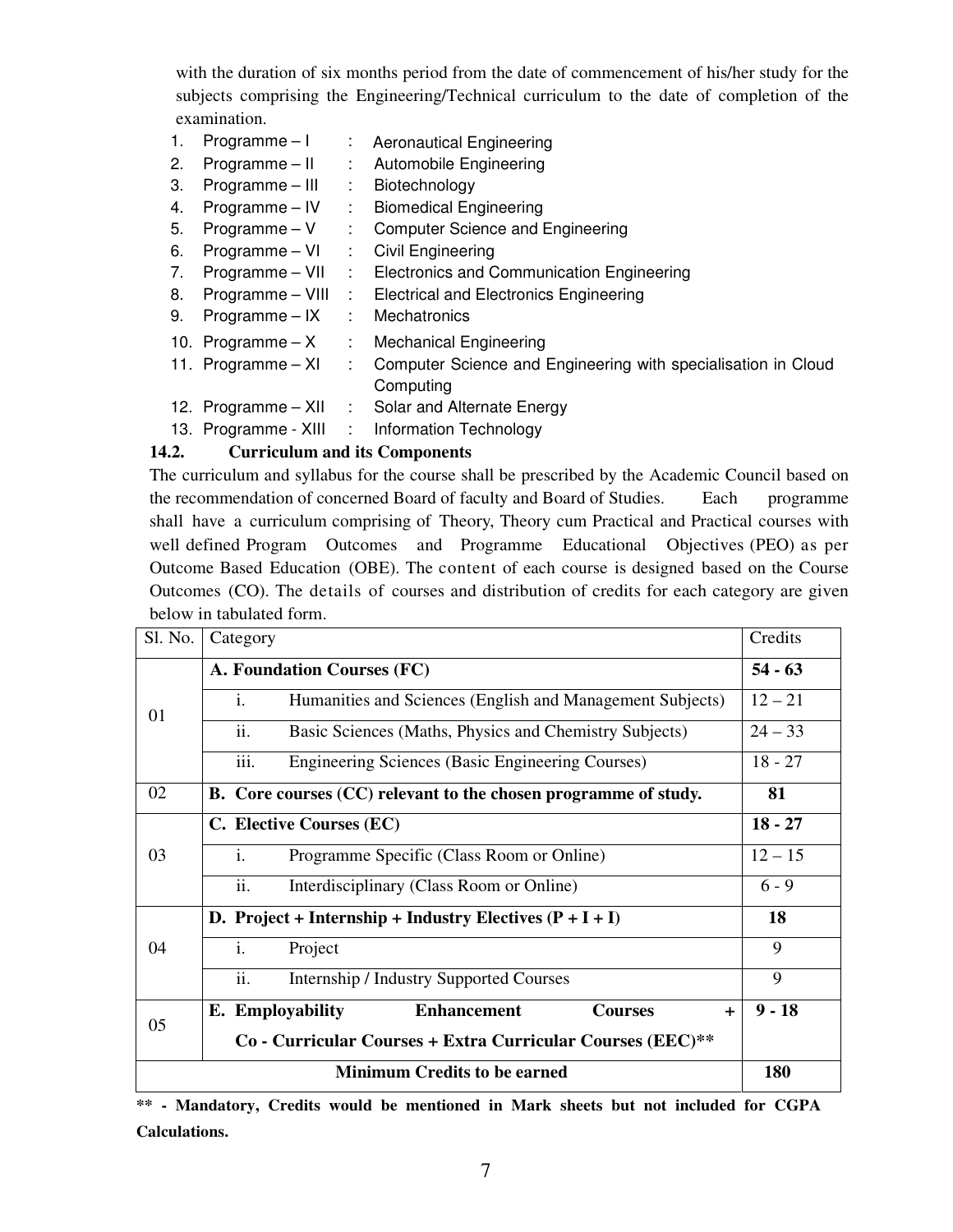#### **14.3 Semester Curriculum**

The curriculum and courses specified for  $1<sup>st</sup>$  and  $2<sup>nd</sup>$  semester are blend of theory **and practical courses belongs to Foundation Courses, Core Courses (CC) and Elective Courses (EC) as mentioned in components of Curriculum.** 

 **From 3rd to 8th semester, a student will have freedom to choose a blend of theory and practical courses as per his desire subjected to the fulfilment of pre-requisite conditions for the course.** 

**Project work cannot be undertaken before the 8th Semester and has to be completed in 8th semester or final semester of the studies (if it is after 8th semester) only.** 

**The courses per semester to be selected by students should satisfy requirement of minimum credit of 14 and maximum credit of 30 per semester (from 3rd semester onwards).** 

#### **14.3.1 Personality and Character Development**

All students shall register, on admission, in any one of the personality and character development programmes (NCC/NSS) and undergo training and attend camps as prescribed by the respective officers / coordinators. The training shall include classes on hygiene and health awareness and also training in first aid.

**National Cadet Corps (NCC)** will have a number of parades/camps specified by the NCC officer.

**National Service Scheme (NSS)** will have social service activities in and around the college specified by the NSS coordinator.

**Sports, games, drills and physical exercises** specified by the Physical Director

While the training activities will normally be during weekends, the camp will normally be during vacation period. Every student shall put in a minimum attendance in the training and attend the camp. The training and camps shall be completed during the first year of the programme. However, for valid reasons, the Principal may permit a student to complete this requirement in the second year.

#### **14.3.2 Employability Enhancement Courses / Industrial Training/ Internship**

Students will be offered a set of employability enhancement courses such as internship, participation in seminars, professional practices, summer project, case study and industrial/practical training as part of the curriculum. Every student is expected to undergo In-plant training in any industry/ organization during the programme of studies. **Every 2 weeks of internship/training at industry is equivalent to 1 credit**. The credit will be awarded to the student after the submission of internship/training report to the Head of the Department. The report will be evaluated by a team of faculty members nominated by the Head of the Department. Based on the recommendation by the team, the student will be awarded credits in Skill/ Proficiency based Courses category and the results will be sent to The Controller of Examinations after the approval by the Head of the Institution. The final semester project period at industry/research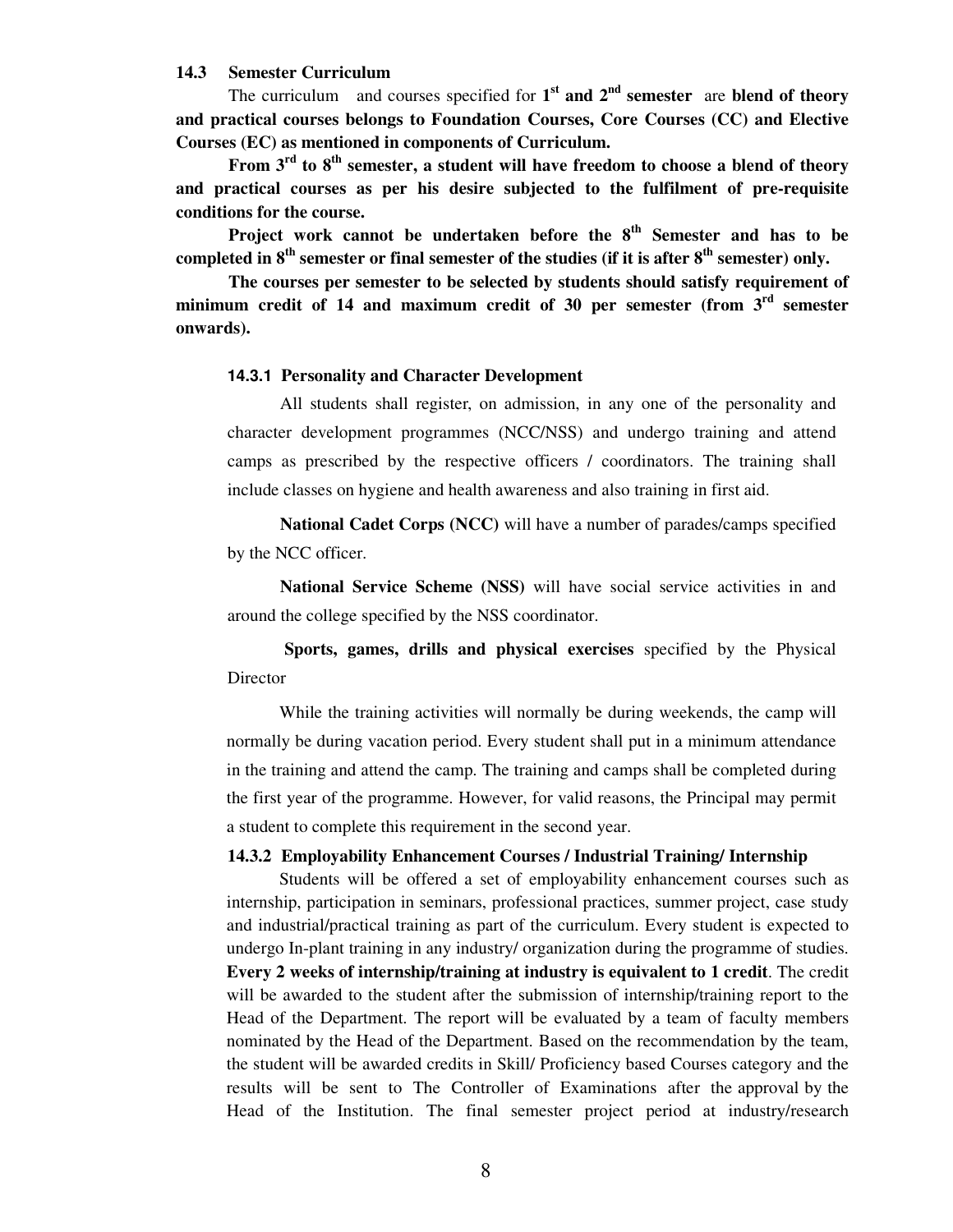organization will not be considered as industrial training/internship for earning credits in Skill/ Proficiency based Electives category.

#### **14.3.3 Industrial Visit**

Every student is expected to undergo one industrial visit every year starting from second semester of the programme, subject to the approval of the Head of the Department and Principal.

#### **14.3.4 Industry supported Courses**

Students can opt for one-credit, two credit and three credit courses, offered by experts from industry/ research organizations and approved by academic council. Students can register such courses from his/her third year of study as and when these courses are conducted by different departments. A student is also permitted to register for these courses of other departments, provided the student has fulfilled the necessary pre-requisites of the course being offered and subject to the approval of both the heads of departments. There is no limit to the number of one-credit, two credit and three credit courses a student can register during the programme of studies. However, a student can register for only one course in a semester. These courses are evaluated by the respective course coordinator of the programme. **The maximum number of credits earned from industry supported courses is limited to 6.** 

**If a student who registers for industry supported one-credit, two credit and three credit courses does not successfully complete the course, the registration of that course will be considered as cancelled. Further, it will not be treated as arrear and no supplementary examination will be conducted; alternatively, if he/she wishes, he/she can re-register for the same course in the ensuing semesters and successfully complete it as and when it is offered subsequently.** 

#### **14.3.5 Guided Study Course**

 **A student who maintains SGPA greater than and equal to 8.0 and cleared his/her subjects in one attempt can study ONE extra programme specific elective as a guided study course during the programme of study from 3rd year / 5th Semester onwards. The credits earned in this category will be used for overall semester SGPA calculation.**

One faculty member approved by the Head of the Department shall be responsible for the periodic monitoring and evaluation of the course. **The student does not need to attend the classes. However, the student has to appear for continuous assessment tests and submit assignments to the respective faculty-in-charge assigned by the Head of the Department.**

#### **14.3.6 Programme Specific Elective**

**Programme Specific** electives are courses offered by the same department relevant to the core or specialization. These courses may not have any prerequisites and could be chosen as and when required by students. **The students have to select electives from the list specified in respective board of studies**.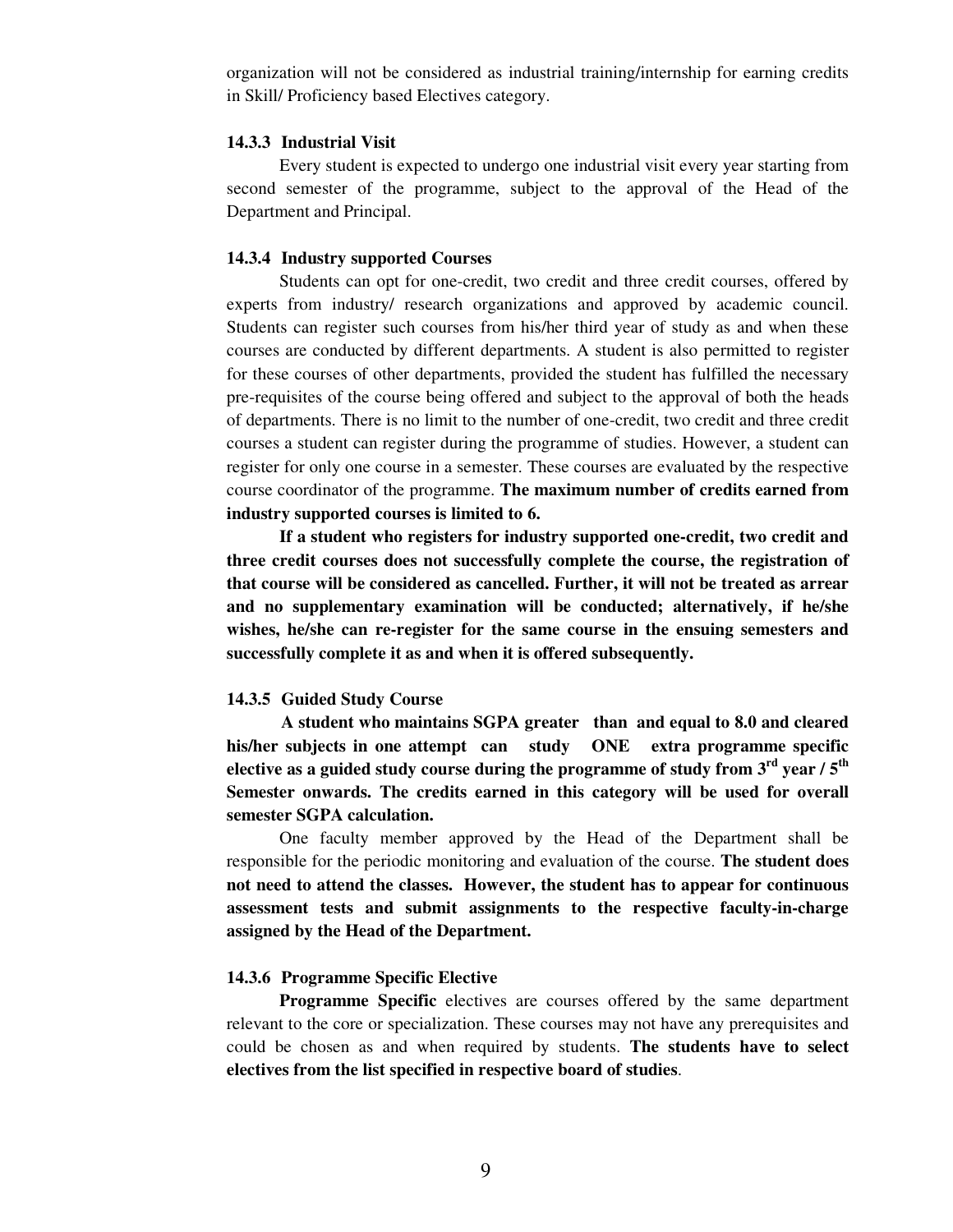#### **14.3.7 Inter Disciplinary Elective**

**A student may opt for minimum ONE course, as Inter Disciplinary Elective course offered in other departments.** Such course would be offered if the student has studied **the pre-requisite of it** and subject to the approval of both Head of the Departments.

#### **14.3.8 Online Courses**

**Students may be permitted to register for online courses like SWAYAM, NPTEL, IIT BOMBAY SPOKEN TUTORIAL etc. which are provided with certificate after evaluation of the performance.** On successful completion of the course, he/she has to submit the copy of the certificate to the Head of the Department. Based on the recommendation by the team of faculty members nominated by the Head of the Department, the student will be awarded credits in Skill/ Proficiency based Courses category and the results will be sent to The Controller of Examinations after the approval by the Head of the Department.

#### **14.3.9 Extra – Curricular Value Added Courses**

A set of **extra – curricular value added courses** has been incorporated as a part of the curriculum. **The courses will be listed in the mark sheet with credit and the credit earned in this category will not be used for overall CGPA calculation. The courses should not include areas already covered as core or elective.** 

#### **14.4 Medium of Instruction**

The medium of instruction for lectures, examinations and project work is English, except for language courses other than English.

## **14.5 Course Evaluation in a Semester**

#### **14.5.1 Credits**

Course work is measured in units called credit hours or simply credits. In assigning the credits for the courses, 1 Period lecture/week, 2 Period tutorial/week, 2 Period practical/week, 2 Period project work or seminar/week is equivalent to 1 credit.

#### **Total Credits**

The total number of credits a student earns during the course of study period called the total credits. **For successful completion of B.TECH. programme, a student must earn minimum 180 credits if it is a Regular (8 semesters) programme and 130 credits if it is a Lateral Entry (6 semesters) programme. The number of periods or hours of a course per week is the number of credits for that course.**

**Role of Persons involved in Academic Activities/ Committee.** 

#### **a) Faculty Advisor**

To help the students in planning their courses and for general guidance on the academic programme, the Head of the Department will allot a certain number of students to a teacher of the department who shall function as faculty advisor throughout their period of study. The faculty advisor shall advise the students and monitor the courses undergone by the students, check attendance and progress of the students and counsel them periodically. The faculty advisor may also discuss with the HOD and parents about the progress of the students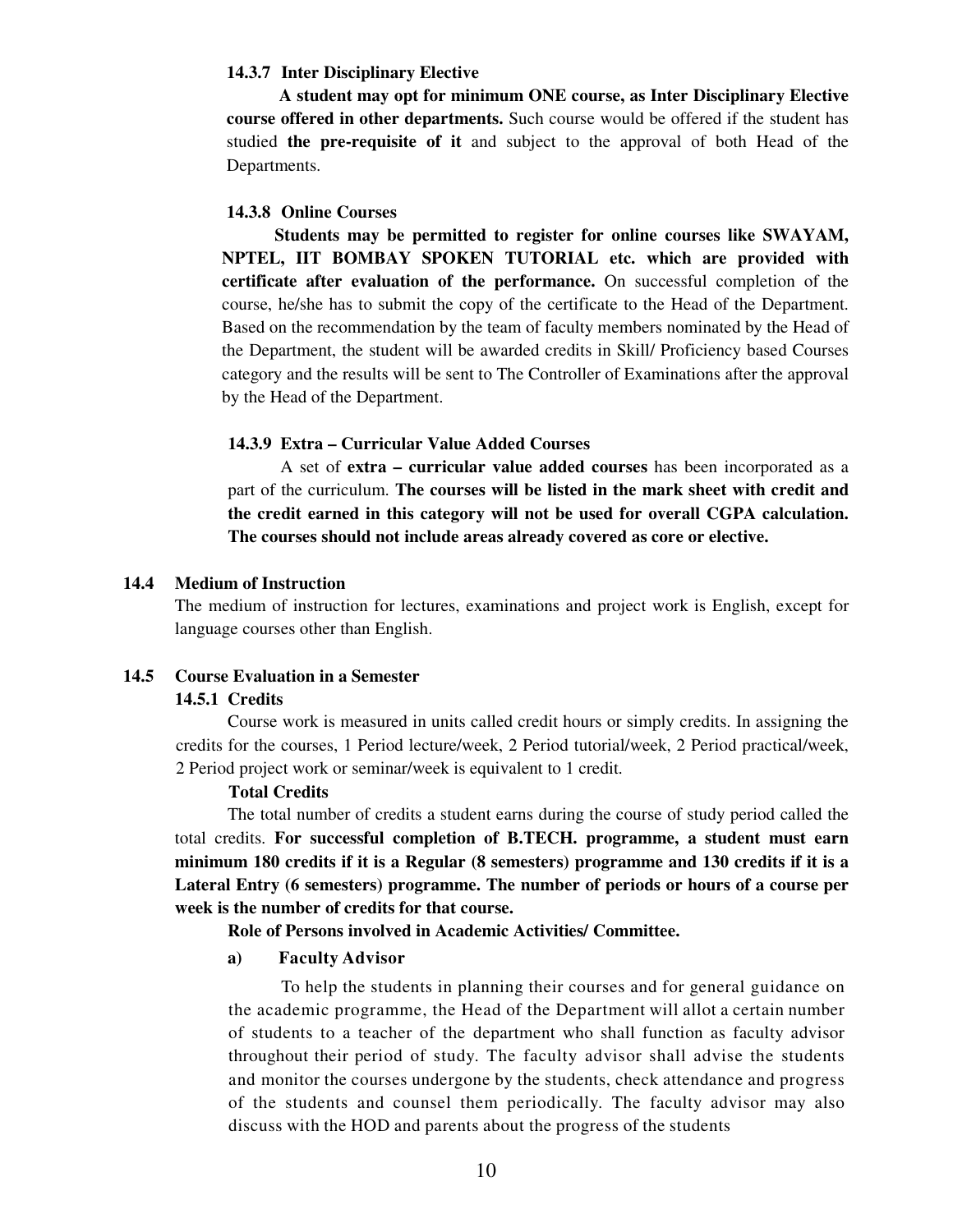#### **b) Class Committee**

The class committee shall be constituted within the first week of commencement of every semester.

Every class will have a class committee constituted by the HOD. The members of the Class committee consisting of Chair- person (a teacher who is not normally teaching any course for the class), all teachers handling courses for the class, Students (a minimum of 4 consisting of 2 boys and 2 girls on pro-rata basis)

#### **Functions of the Class Committee**

The functions of the class committee shall include the following:

- i. Clarify the regulations of the programme and the details of rules therein.
- ii. Inform the student representatives, the academic schedule including the dates of assessments and the syllabus coverage for each assessment.
- iii. Inform the student representatives the details of Regulations regarding weightage used for each assessment. In the case of practical courses (laboratory / drawing / project work / seminar etc.,) the breakup of marks for each experiment / exercise / module of work, should be clearly discussed in the class committee meeting and informed to the students.
- iv.Analyse the performance of the students of the class after each test and initiate steps for improvement.
	- v. Identify slow learners, if any, and request the teachers concerned to provide additional help / guidance / coaching to such students.
- vi. Discuss and sort out problems experienced by students in the class room and in the laboratories.
- vii. The chairperson of the class committee may invite the faculty advisor and the Head of the Department to the meeting of the class committee.
- viii. The principal may participate in any class committee meeting of the Institution.
- ix. The chairperson is required to prepare the minutes of every meeting, submit the same through the Head of the Department to the Principal within two days of the meeting and arrange to circulate the same among the students and teachers concerned. Points requiring action by the University shall be brought to the notice of the University by the Principal.

x. The first meeting of the class committee shall be held within one week from the date of commencement of the semester, in order to inform the students about the nature and weightage of assessments as per the framework of the Regulations. Two or three subsequent meetings may be held in a semester at suitable intervals. During these meetings the student representatives shall meaningfully interact and express opinions and suggestions of the students of the class to improve the effectiveness of the teaching learning process.

#### **c) Course Committee for Common Courses**

Each common theory course offered to more than one class / branch by more than one teacher shall have a Course Committee comprising all the teachers teaching the common course with one of them nominated as Course Coordinator.

The HoD will nominate the course committee for common course / courses handled in their department. The Principal will nominate the course committee for common courses handled in more than one department. This course committee will ensure that a common question paper is prepared for the tests / exams and uniform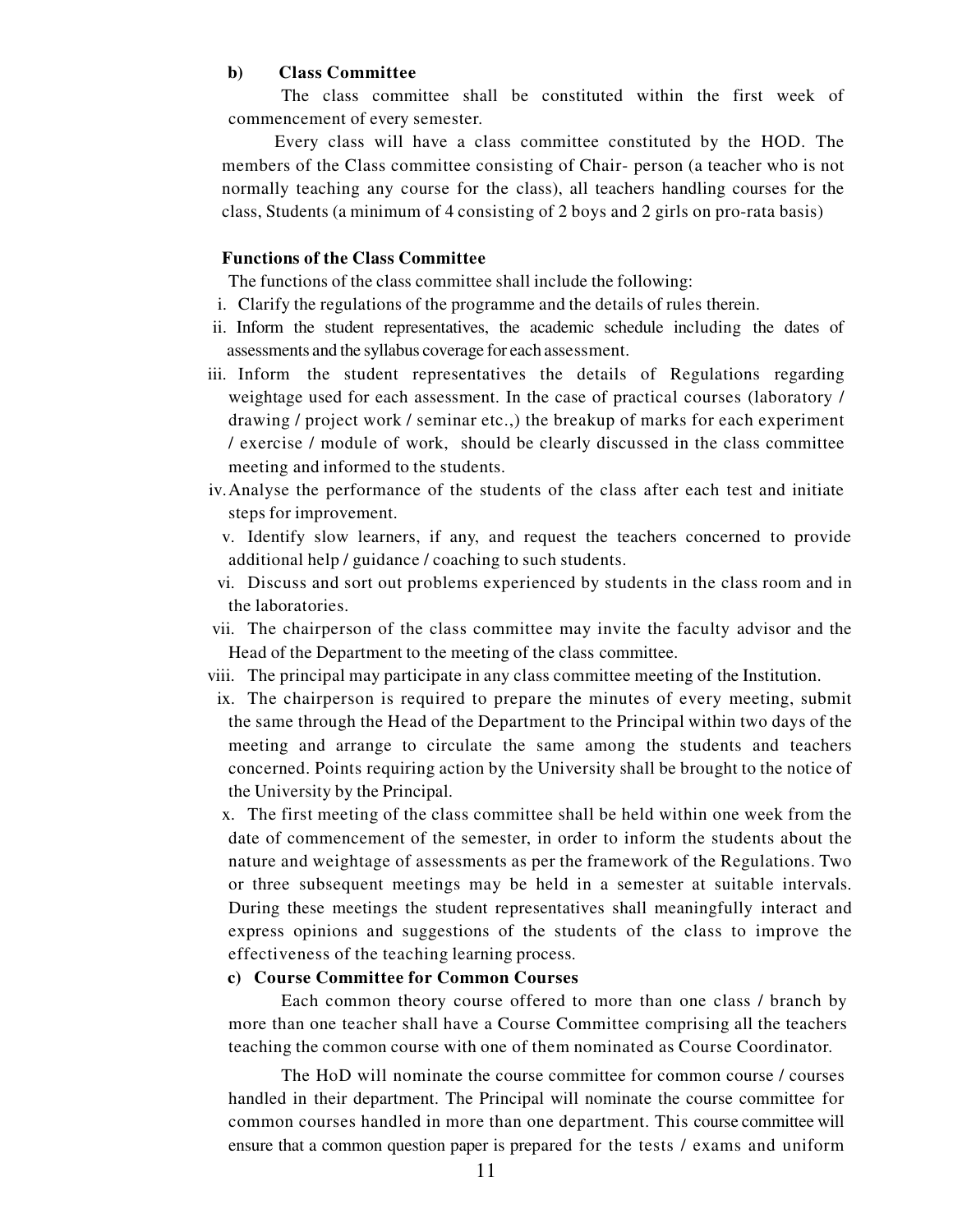evaluation is carried out. The Course committee will meet a minimum of 3 times in each semester.

#### **15. EXAMINATION**

#### **15.1 Commencement of Examinations**

The University Examinations will be conducted twice in an academic year. The Controller of Examinations would notify the dates of examinations to the candidates.

#### **15.2 Requirements for Admission to Examinations**

**15.2.1** No candidate shall be permitted to appear for the Examination unless **he/she secures 75% of overall attendance** in that semester.

**15.2.1.1 If a candidate fails to satisfy the clause 15.2.1, he/she is required to repeat that incomplete course(s) in the next academic year whenever offered or complete the course(s) in the vacation term if offered.** 

*Note: All students are expected to attend all classes and secure 100% attendance. The above provision is made to allow for unavoidable reasons such as medical leave/ permitted participation in sports and Co-curricular activities. The days of suspension of a student on disciplinary grounds will be considered as days of absence for calculating the percentage of attendance.* 

**15.2.2** The Head of the Institutions of the Constituent Colleges has to furnish to the Controller of Examinations of this University, the attendance particulars specifying the number of working days attended by the candidate after 45 days of commencement of semester and before commencement of examination by E-mail and in hard copy form.

**15.2.3** The attendance particulars for the Examination session for the respective study period are to be submitted two weeks prior to the commencement of the Examination. As the candidate would have paid the fees for the particular Examination, it could be presumed that he/she would attend the rest of the classes in the remaining two weeks after submission of attendance particulars to the University and appear for the Examination.

#### **15.2.4 Lack of Attendance**

A student who has an attendance less than 75% in a course during odd / even semester, will not be allowed to appear for the immediate odd/even semester examination in that course. In such a case, the candidate should repeat that course during the next odd / even semester thereby losing one year.

#### **15.2.5 Condonation**

A student who has an attendance between 65% and 74% will be allowed to write the end semester examination provided he pays the condonation fees as prescribed by the University from time-to-time. A student shall be allowed to pay condonation fees only twice during the entire duration of his / her study in the University.

**15.2.5.1** Condonation of lack of attendance shall be taken up for consideration under the following circumstances:

- **i.** Any illness affecting the candidate (The candidate should submit Medical Certificate from a registered Medical Practitioner to the Dean/Principal of the faculty/college immediately after returning to college after treatment)
- **ii.** Any unforeseen tragedy in the family. (The parent / guardian should give in writing the reason for the ward's absence to the Principal).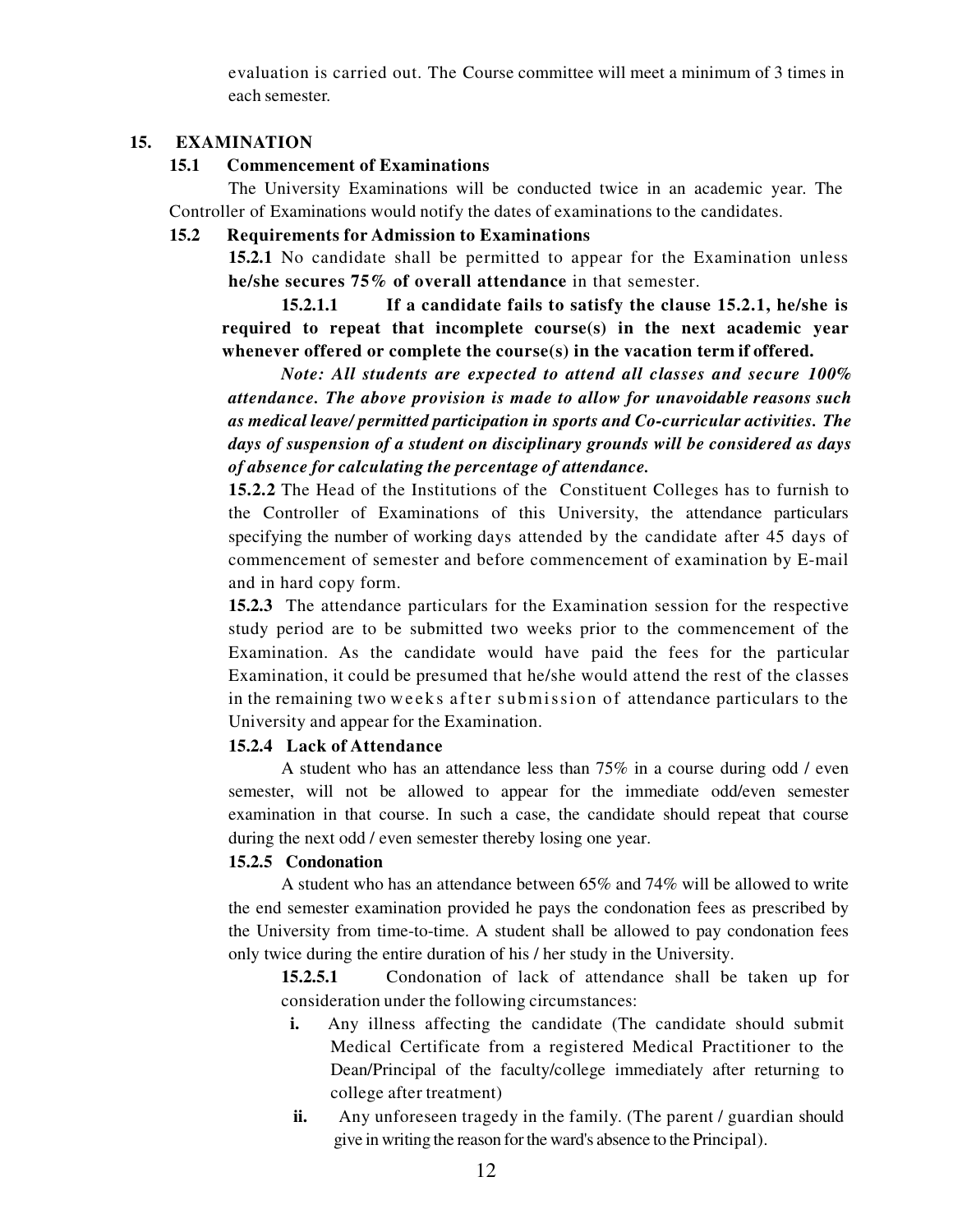- **iii.** Participation in NCC / NSS / YRC and other co-curricular activities representing the college or University. The Head of the Institution should permit the candidate to participate and instruct the concerned officers in charge of the student's activities in their college to endorse the leave. Such cases may be granted 10% attendance for their participation.
- **iv.** Any other leave the Head of Institution deems reasonable for Condonation.

## **15.2.6 Other Requirements for Admission to the Examinations**

Registration for all Eligible courses in the current semester and arrear examination where ever applicable. If a student is prevented to register for any number of courses in the end semester examinations for want of minimum attendance; he/ she may be allowed to go to subsequent semester.

## **15.3 Scheme of Examination**

- **15.3.1** The Institution / University shall ensure that the required number of hours for lecture / practical /seminar etc., in the subjects of B.TECH. are completed and examination to be conducted as specified in the curriculum of the regulations.
- **15.3.2** The Institution / University shall ensure that the students of the colleges, who do not fulfil the requirements of Regulations for Engineering/Technology (Minimum Requirement of Education), will not be permitted to appear for the University Examination.
- **15.3.3** Each theory paper examination shall be of three hours duration.

## **15.4 Methods of Evaluation**

Evaluation may be achieved by the written test, practicals, mini project, seminars and viva voce. It is achieved by two processes

- **15.4.1** Formative or Internal Assessment (IA) is done through a series of tests and examinations conducted by the institution.
- **15.4.2** Summative or University examinations are done by the university through examinations conducted at the end of the specified course.

## **15.5 Internal Assessment**

- **i. Weightage for the internal assessment shall be 50% of the total marks in each subject.**
- **ii.** Day to day records should be given importance during internal assessment.

**iii.** The internal assessment marks for all courses should be submitted to the University endorsed by the Principal of the College within a week after the last working day.

- **15.5.1** The IA shall be based on day to day assessment, evaluation of student assignment, preparation for seminar, Internal/Model/ Online test etc.
- **15.5.2** Internal assessment shall relate to different ways in which student's participation in learning process during semesters. For example, Preparation of subject for student's seminar, tutorial, problem solving exercise, Participation in Project in the Engineering/Technology, Proficiency in carrying out a practical or a skill in small research project, Multiple Choice Questions (MCQ) test after completion of a system/ teaching etc.
- **15.5.3** Each Assessment mentioned in clause 15.5.1 is examined and recorded. Some of the assessment can be assigned as Home work/ Vacation work.
- **15.5.4** The continuing assessment tests / examinations for theory may be held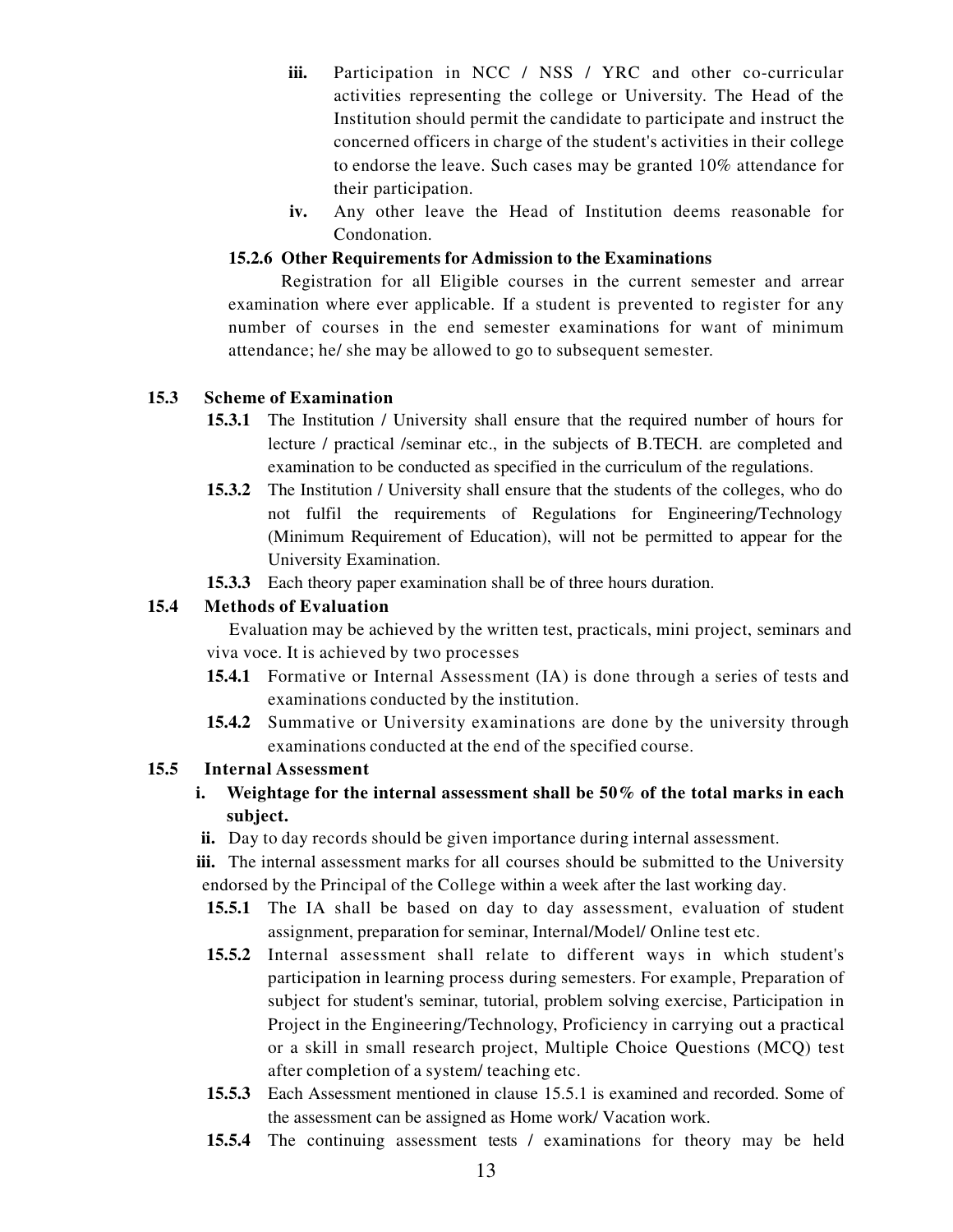frequently, at least three times, two Internal tests and one Model Examination, in a given semester and the marks of that examination shall be taken into consideration for the award of Internal Assessment (IA) marks.

- **15.5.5** A minimum of one model practical examination shall be conducted during the semester and marks for that examination shall be taken into consideration for awarding of Internal Assessment (IA) marks for Practical Course.
- **15.5.6 No candidate shall be permitted to appear for the Examination unless he/she secures 18 marks out of 50 marks in Internal Assessment in all courses registered in that semester.**

**15.5.6.1 If a candidate fails to satisfy the clause 15.5.6 for a course(s), he/she is allowed to improve the IA Marks or maintain the same IA awarded to him in earlier semester. Again if he fails to secure the minimum requirement i.e. from third attempt onwards, the case for improvement of IA Marks will be judged on case to case basis and forwarded to Vice – Chancellor for appropriate decision. The decision of Vice-Chancellor will be final in this regard.** 

#### **15.6 Internal Marks Distribution**

#### **15.6.1 Attendance, Record and Marks for attendance**

**Every teacher is required to maintain an 'ATTENDANCE AND ASSESSMENT RECORD' for each course handled, which consists of students attendance in each lecture / practical / project work classes, the test marks and the record of class work (topics covered).**

This should be submitted to the Head of the Department periodically (at least 3 times in a semester) for checking the syllabus coverage and the records of test marks and attendance. The HOD after due verification will sign the above record. At the end of semester, the Record should be verified by the Principal. These records will be kept in safe custody by respective HOD for five years.

| % of Attendance | <b>Marks</b> |
|-----------------|--------------|
| $\leq$ 75       |              |
| $76 - 80$       |              |
| $81 - 85$       |              |
| $86 - 90$       | 2            |
| $91 - 95$       |              |
| $96 - 100$      |              |

**The marks allocated for attendance in Internal Assessment (IA) marks is as mentioned in the table.**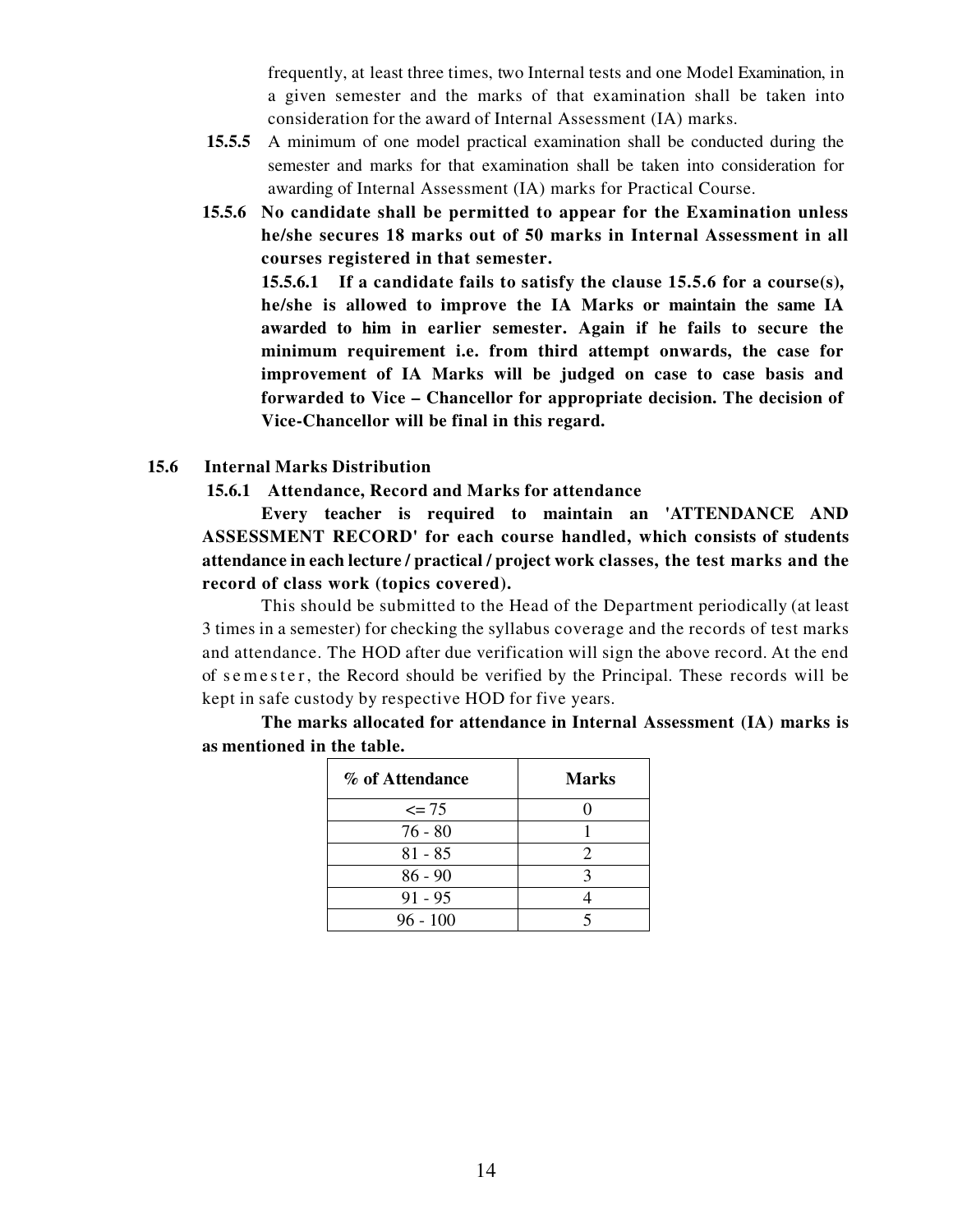### **15.6.2 IA MARKS CALCULATION**

#### **15.6.2.1 Theory Course**

The distributions of marks for calculation of IA Marks for theory are as follows

|                    | S. No   Components for Internal             | <b>Duration</b>    | <b>Maximum</b> |
|--------------------|---------------------------------------------|--------------------|----------------|
|                    | <b>Assessment Marks</b>                     | (in minutes) Marks |                |
|                    |                                             |                    |                |
| 1.                 | Two Continuous Assessment Tests (CAT) I, II | 90                 | 30             |
|                    |                                             |                    |                |
| 2.                 | Model Exam                                  | 180                |                |
|                    |                                             |                    |                |
| 3.                 | Assignment / Seminar/ Online test           |                    | 15             |
| 4.                 | Attendance (as per Clause 14.7.1.)          |                    | 05             |
| <b>Total Marks</b> |                                             |                    | 50             |

#### **15.6.2.2 Practical Course**

Every practical exercise / experiment in all practical courses will be evaluated based on the conduct of exercise / experiment and records maintained by the students. There will be at least one model practical examination.

| S. No | <b>Items</b>                      | <b>Duration</b>    | <b>Maximum</b> |
|-------|-----------------------------------|--------------------|----------------|
|       |                                   | (in minutes)       | <b>Marks</b>   |
|       | Observation & Record              | AS                 |                |
| 2.    | <b>Model Practical</b>            | <b>REQUIRED</b>    |                |
|       | Attendance (as per clause 14.7.1) |                    | 05             |
|       |                                   |                    |                |
|       |                                   | <b>Total Marks</b> | 50             |

The criteria for awarding marks for internal assessment is as follows

## **15.6.3 Online Test**

Each online test contains Ten Objective / Multiple Choice type questions from each subject of the current semester with one minute time for each question. Students will login with his log-in details and start answering by clicking any one of the answer from the choices and at the end students can view the score then & there.

## **15.6.4 Project Work**

 The evaluation of the project work completed by the student will be placed in front of a committee constituted by the Principal on the recommendation of HoD. For each programme one such review committee will be constituted. The Review committee consists of three senior faculty members including one supervisor/Guide of the student, having expertise in the areas of project

 The student shall make a presentation at least three times, on the progress made by him/her before the review committee. There will be equal weightage for all three assessments (each for 100 marks maximum) and the total marks obtained will be reduced for 90 and the remaining 10 marks will be given for attendance vide clause 14.7.1.

 The report of the committee will be submitted to the Head of the Department for review. The HoD based on the recommendation of the review committee will take the appropriate action to improve the skill / performance of the student on his/her project with the help of his/her project supervisor.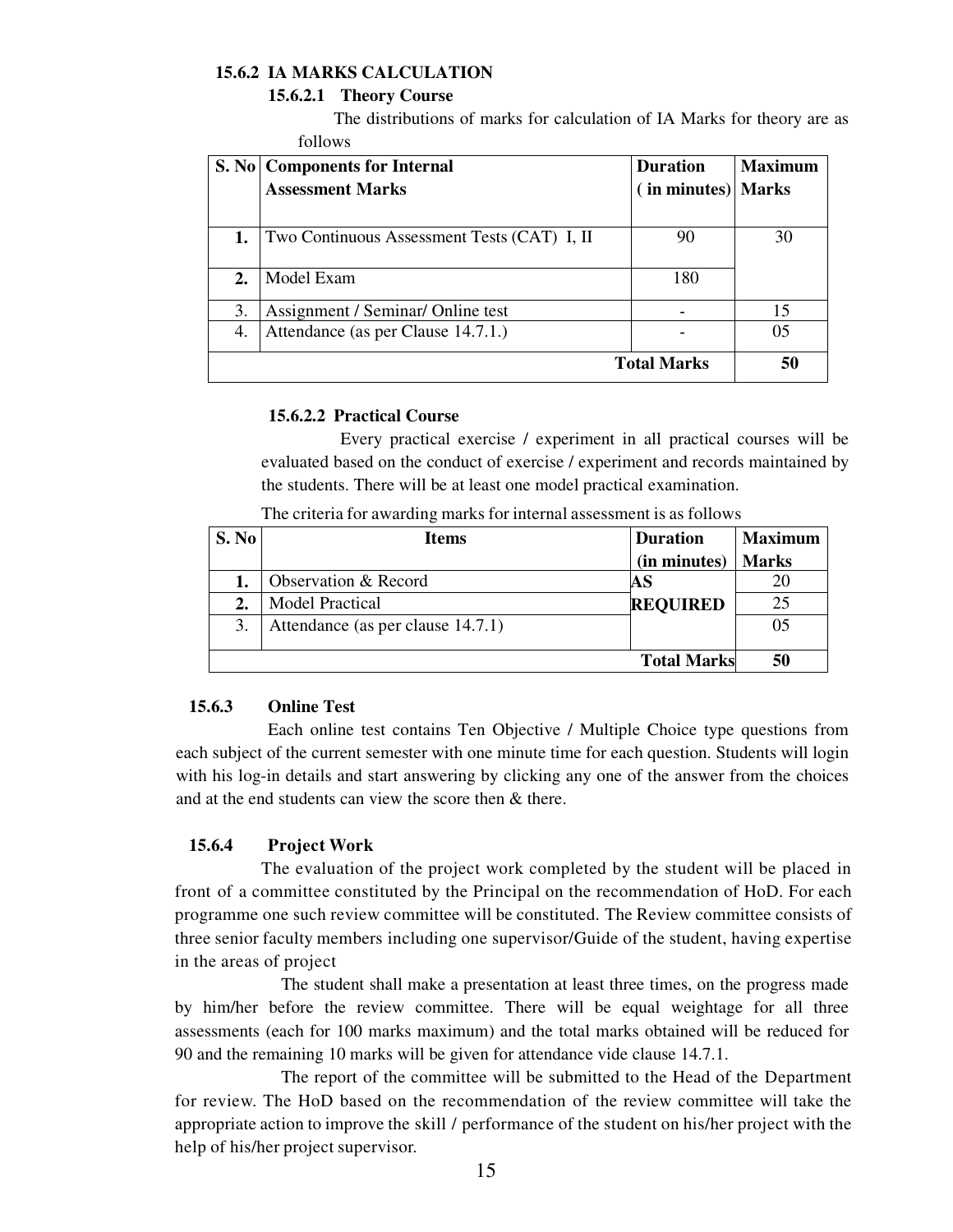## **15.6.5 Technical Seminar & Mini Project / Industrial Training / Value added course**  These courses will be evaluated internally.

#### **Seminar**

A staff can be allocated for the seminar. The maximum marks for a seminar course shall be 100. Three seminars each carrying 100 marks shall be organised by staff concerned. It is recommended that the 3 seminar topics are chosen to ensure sufficient depth of understanding in the selected area. Total marks obtained in the three assessments shall be reduced to 90 and with addition of 10 marks for attendance, calculated for 100 Marks. Weightage of marks for each seminar is decided based on literature review, expression / Delivery and interaction.

#### **Mini Project / Industrial Training / Value added course**

These courses shall be evaluated by the examiner(s) appointed by the HoI. The examiner(s) shall normally be the supervisor/guide/ course handler. A three member committee shall be constituted by the Head of the Department having expertise in the areas of mini projects.

#### **15.7 University Examinations**

#### **15.7.1 Theory Courses**

Theory papers will be prepared by the examiners as prescribed. A common pattern of question paper will be followed for each theory courses except some industrial electives for which multiple choice questions (MCQ) given as per the recommendation of Industry. Question Paper will have Ten questions each carrying two marks in Part A and five questions "Either – OR" type each carrying 16 marks in Part B. The Evaluation will be for 100 marks and the duration of the Examination is 3 hours.

#### **15.7.2 Practical Courses**

Practical will be conducted in the laboratories. The objective will be to assess proficiency in skills to conduct experiment, interpretation of data and logical conclusion. This will be evaluated jointly by one internal examiner and one external examiner appointed by the Controller of Examinations. The Evaluation will be for 100 marks.

Note : The approval of the panel of examiners for theory, practical and Project work evaluation will be by the academic council of the university based on recommendations of the concerned Board of Studies (BOS).

#### **15.8 Malpractice**

If a student indulges in malpractice in any internal test / model examination / end semester examination, he / she shall be liable for punitive action as prescribed by the University in general.

#### **15.9 Examination**

The examinations are to be designed with a view to ascertain whether the candidate has acquired the necessary knowledge, minimum skills along with clear concepts of the fundamentals which are necessary for him/her to carry out his/her professional day to day work competently. Evaluation will be carried out on an objective basis.

There shall be **two main examinations** in a year to be held not later than 6 months after the publication of its results except at the end of the eighth semester where **supplementary examination enabling the final year students to appear for the arrear subjects.**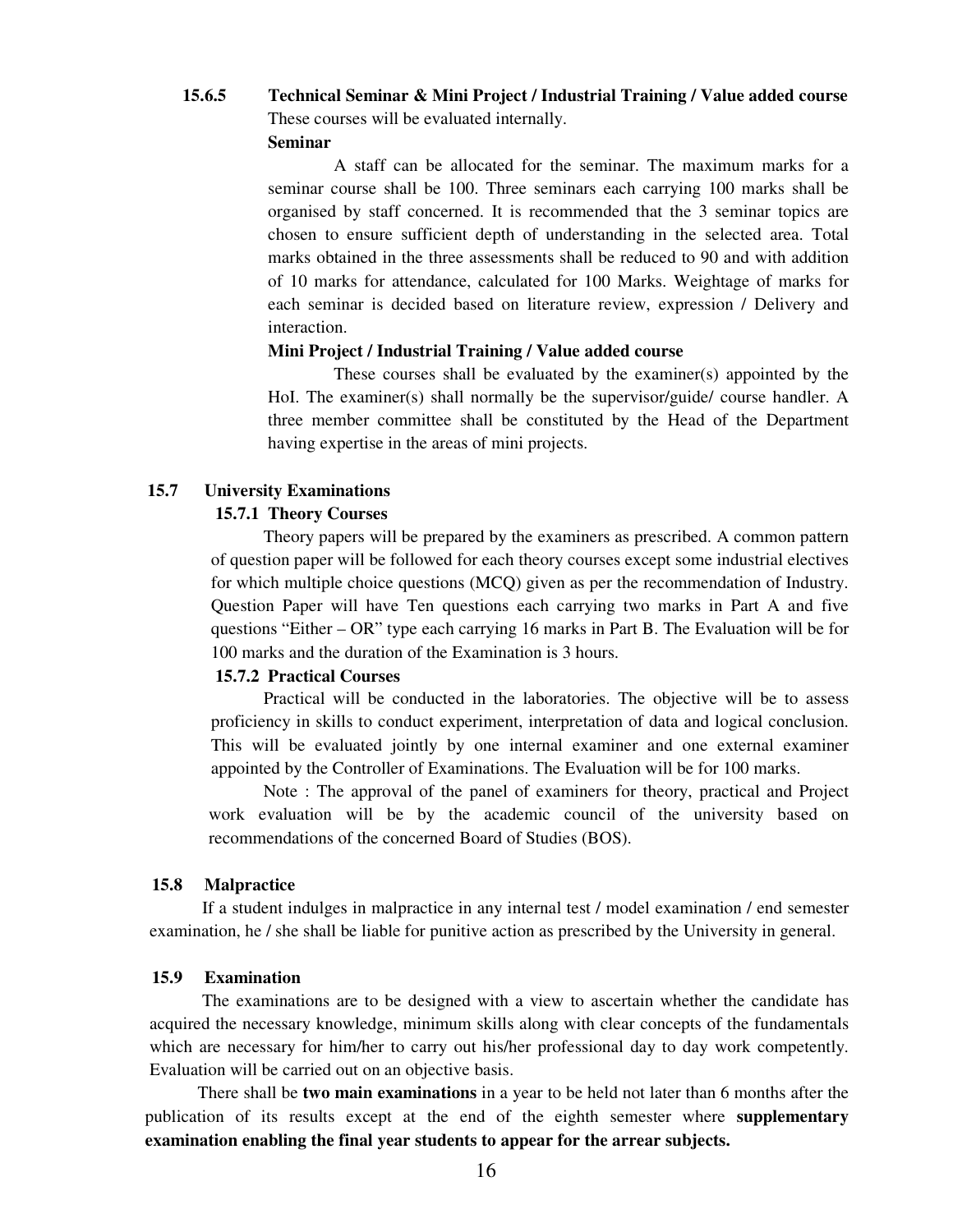A student who has appeared and passed any course is not permitted to reappear in the course / exam for the purpose of improvement of the Grades.

#### **15.10 Supplementary Examination**

After the publication of Eighth semester results, a supplementary exam will be offered to students who have failed or absent in any courses in eighth semester but eligible to write the semester examinations. Interested students should register for the supplementary exams required by them. Controller of Examinations (CoE) will publish a schedule of supplementary examinations after the last date of registering for the supplementary examinations. The pattern of evaluation will be the same as that of end semester examinations.

A student who has appeared and passed any course is not permitted to re-enroll / reappear in the course / exam for the purpose of improvement of the Grades.

#### **15.11 Passing Requirements**

A candidate who secures not less than 50% of total marks prescribed for the courses with a minimum of 45% prescribed for the end examination in both theory and practical courses including project work and 36 % prescribed for the IA shall be declared to have passed the Examination.

For students scoring less than the passing minimum marks in the end semester examinations, the term "**RA**" against the concerned course will be indicated in the grade sheet. The student has to reappear in the subsequent end semester examinations for the concerned course as arrears.

 The letter grade **"RA"** will be indicated in the grade sheet for courses for which the student has insufficient attendance. In case of a student having **shortage of attendance the student shall re-do** the course as a vacation term course (Clause15.12) or in the regular semester as the case may be.

For a student who is absent for theory/practical/ project viva- voce, the term "**AB"** will be indicated against the corresponding course. The student should reappear for the end semester examination of that course as arrear in the subsequent semester.

The letter grade **"RA"** will be indicated for the courses for which the student has been granted authorized withdrawal / break of study as per clause 12.

If a candidate fails to secure a pass in a particular course, it is mandatory that he/she shall register and reappear for the examination in that course during the subsequent semester when examination is conducted in that course. He/She should continue to register and re- appear for the examinations in the failed subjects till he / she secures a pass.

#### **15.12 Vacation Term Course**

- **15.12.1** A Vacation term course may be offered by a department on the recommendation of the Head of the Department and the approval of the Principal.
- **15.12.2** Vacation term courses are offered only to those students who had taken the courses earlier and had obtained '**RA'** Grades including students who could not appear in university examinations due to shortage of attendance in the semester.
- **15.12.3** No student should register for more than three courses during a Vacation term.
- **15.12.4** Vacation term courses will be announced by the Principal at the end of the even semester before the commencement of the end semester examinations. A student will have to register within the time stipulated in the announcement by paying the prescribed fees.
- **15.12.5** The number of contact hours and the assessment procedure for the vacation term course will be the same as the regular semester course.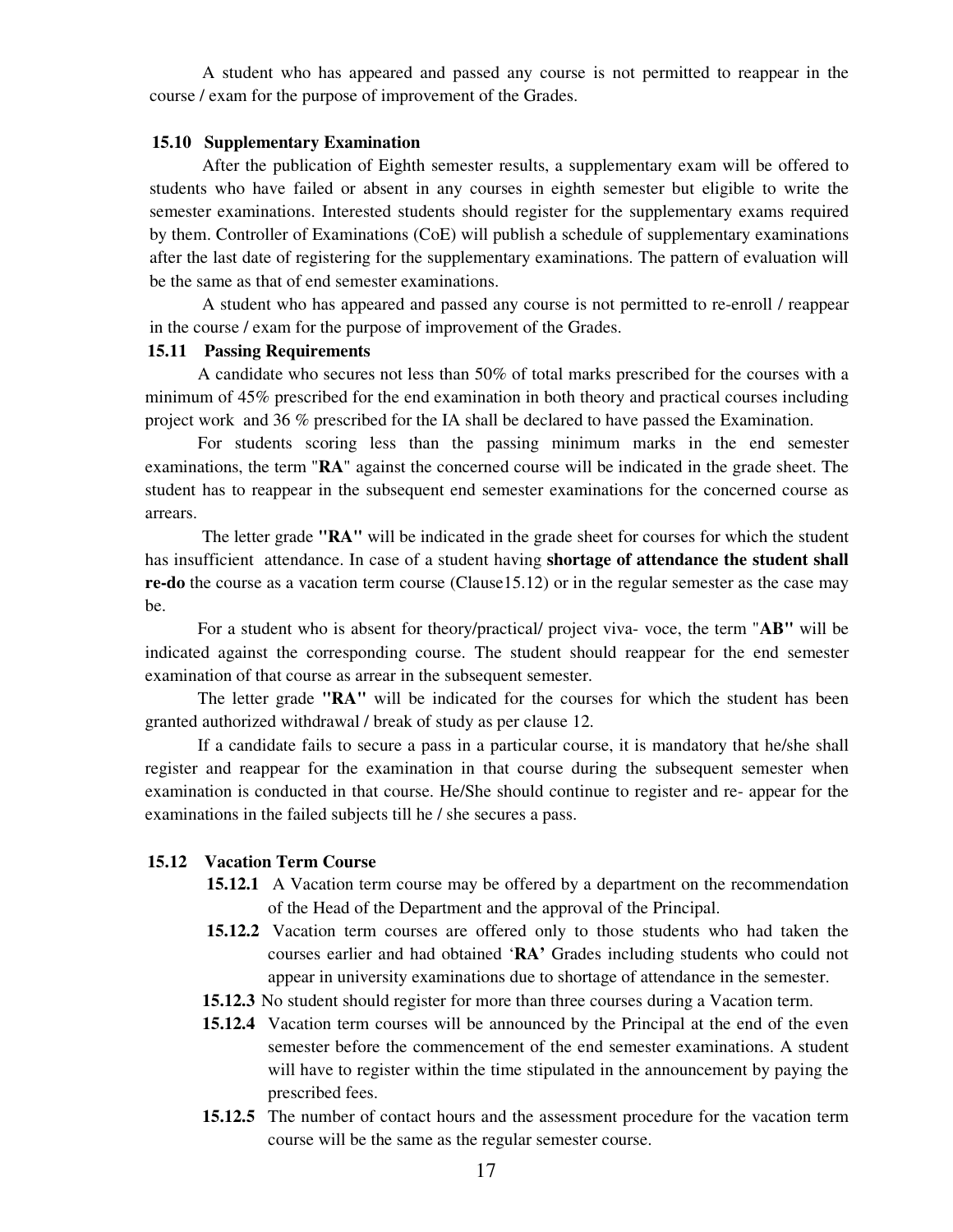#### **15.13 Examiners**

#### **15.13.1 Theory Courses**

No person shall be appointed as an examiner in any of the subjects of the Professional examination leading to and including the projects for the award of the B.TECH. degree unless he/she has **at least five year experience in teaching, a doctorate degree of a recognized university or an equivalent qualification in the particular subject as per recommendation of the council on teachers.** 

**15.13.1.1** External examiners shall not **be from the same institution**.

**15.13.1.2** External examiners shall **rotate at an interval of 3 years.** 

**15.13.1.3** There should be a **separate set of examiners for each constituent engineering college of the University with internal examiners from the concerned college.** 

#### **15.13.2 Practical Courses**

#### **15.13.2.1 Submission of Laboratory Record Note Books**

At the time of practical each candidate shall submit his/her laboratory record note books duly certified by the Head of the Department /Institution as the bonafide record of the work done by the candidate to the Examiners. **The practical record shall be evaluated by the concerned Internal and External Examiner.** 

**15.13.2.2** At the time of practical each candidate shall submit his/her **laboratory record note books duly certified by the Head of the Department /Institution** as the **bonafide record of the work done** by the candidate to the **Examiners. The practical record shall be evaluated by the concerned Internal and External Examiner.**

**15.13.2.3** In respect of candidates failed in Practical Courses due to poor performance or absent, Internal Assessment Marks awarded in the semester will be carried over for the subsequent examination.

**15.13.2.4** Candidates coming under the **Clause 15.13.2.3** and candidates scored less or mere passing marks in Practical Courses in the semester will be having the **option to improve his / her IA Marks by fulfilling the criteria mentioned in 15.6.2.2 for award of IA Marks and submission of required fee.**

#### **16. RESULTS & READMISSION TO EXAMINATION**

- **16.1** The University may ensure that the results of the examinations are published in time so that the student who successfully completes B.TECH. Examination can complete the course within stipulated time prescribed by the regulation.
- **16.2** A student who fails in the Examination shall be allowed to appear in next higher Semester examination
- **16.3** The student may carry over his/her subject(s) as arrear(s) till his/her end of the course.
- **16.4** The University may under exceptional circumstances, partially or wholly cancel any examination conducted by it, shall intimate to the Academic Council of the University and arrange to conduct the re-examination in those subjects within the period of 30 days from the date of such cancellation.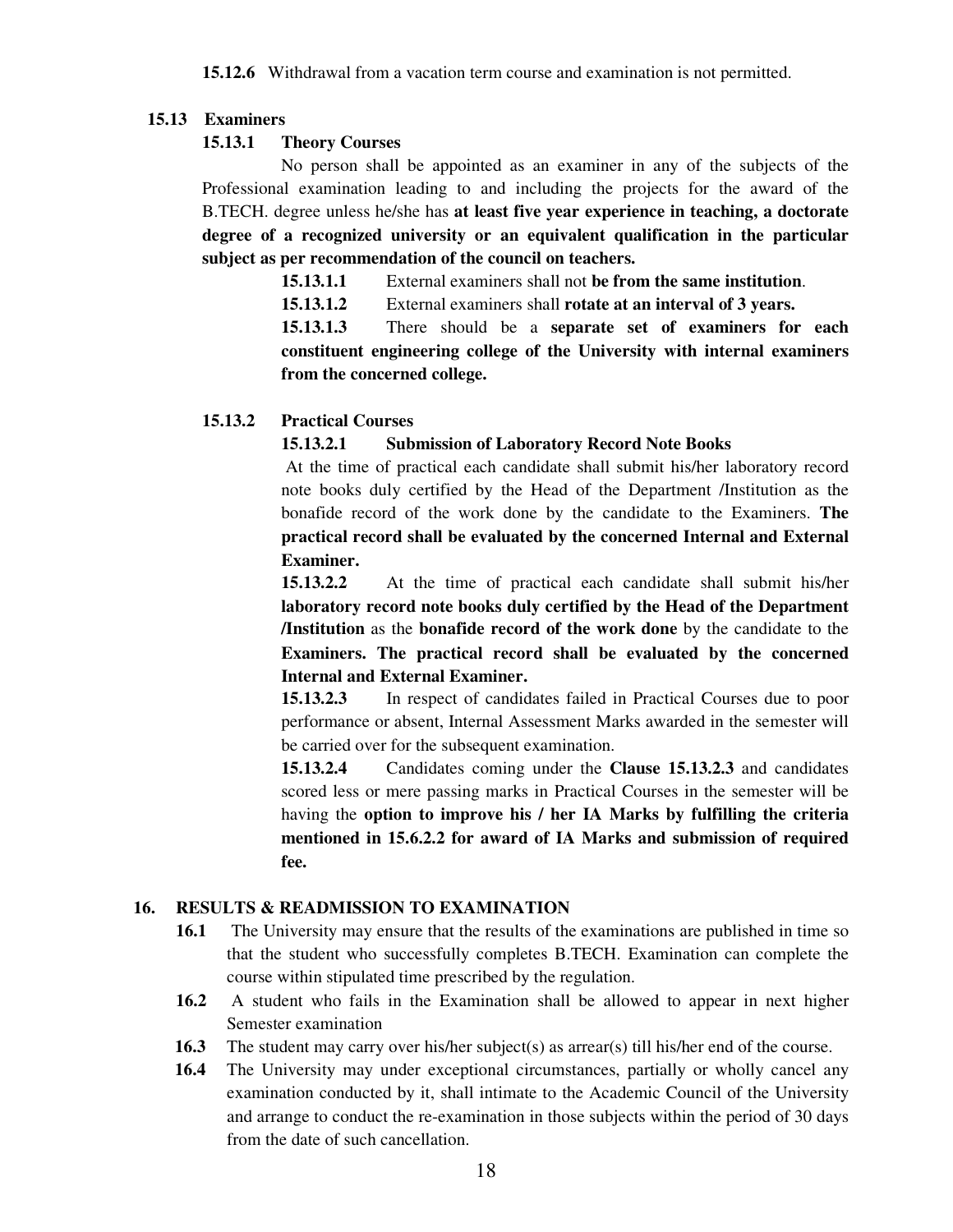## **16.5 Grace Marks**

 Grace marks will be awarded after the approval of the Vice - Chancellor based on the recommendation of the Result Passing Board constituted by the Vice - Chancellor.

## **16.6 Methods for Redressal of Grievances in Evaluation of Answer Scripts**

 Students who are not satisfied with the grades awarded can seek redressal by the methods given below.

| <b>Redressal Sought</b>                      | Methodology                                                                                                                          |  |  |
|----------------------------------------------|--------------------------------------------------------------------------------------------------------------------------------------|--|--|
| Request for Photocopy of<br>answer script.   | A student can apply to CoE within 5 days of declaration of<br>result along with the payment of the prescribed fee.                   |  |  |
| Request for revaluation of<br>answer script. | A student can apply to CoE within 5 days of obtaining<br>photocopy of answer script along with the payment of the<br>prescribed fee. |  |  |

## **17. CLASSIFICATION OF PERFORMANCE**

 Classification of performance of students in the examinations pertaining to the courses in a programme is done on the basis of numerical value of Cumulative Grade Point Average (CGPA). The concept of CGPA is based on Marks, Credits, Grade and Grade points assigned for different mark ranges. The following Table shows the relation between the range of marks, Grades and Grade points assigned.

| Grade         | <b>Grade Points(GP)</b> | <b>Range of</b><br>percentage of<br><b>Marks</b> | <b>Class</b>               |  |
|---------------|-------------------------|--------------------------------------------------|----------------------------|--|
| $0 + +$       | 10                      | $95 - 100$                                       |                            |  |
| $0+$          | 9.5                     | $90 - 94$                                        | <b>FIRST CLASS</b>         |  |
| $\Omega$      | 9                       | $85 - 89$                                        | WITH<br><b>DISTINCTION</b> |  |
| $A + +$       | 8.5                     | $80 - 84$                                        |                            |  |
| $A +$         | 8                       | $70 - 79$                                        |                            |  |
| $\mathbf{A}$  | $\overline{7}$          | $60 - 69$                                        | <b>FIRST CLASS</b>         |  |
| $B +$         | 6                       | $55 - 59$                                        | <b>SECOND CLASS</b>        |  |
| B             | 5.5                     | $51 - 54$                                        |                            |  |
| $\mathcal{C}$ | 5                       | $40 - 50$                                        | <b>MINIMUM PASS</b>        |  |
| AB            |                         |                                                  |                            |  |
| RA            |                         |                                                  | <b>REAPPEAR</b>            |  |

A student is deemed to have passed and acquired the corresponding credits in a particular course if he/she obtained any one of the following grades:  $\mathbf{O} + \mathbf{+}'$ ,  $\mathbf{O} + \mathbf{+}'$ ,  $\mathbf{O}'$ ,  $\mathbf{A} + \mathbf{+}'$ ,  $\mathbf{A} + \mathbf{+}'$ ,  $\mathbf{A} + \mathbf{+}'$ , **'A', 'B +', 'B'** and **'C'** as mentioned above with an **aggregate percentage merely of 50 for MINIMUM PASS**.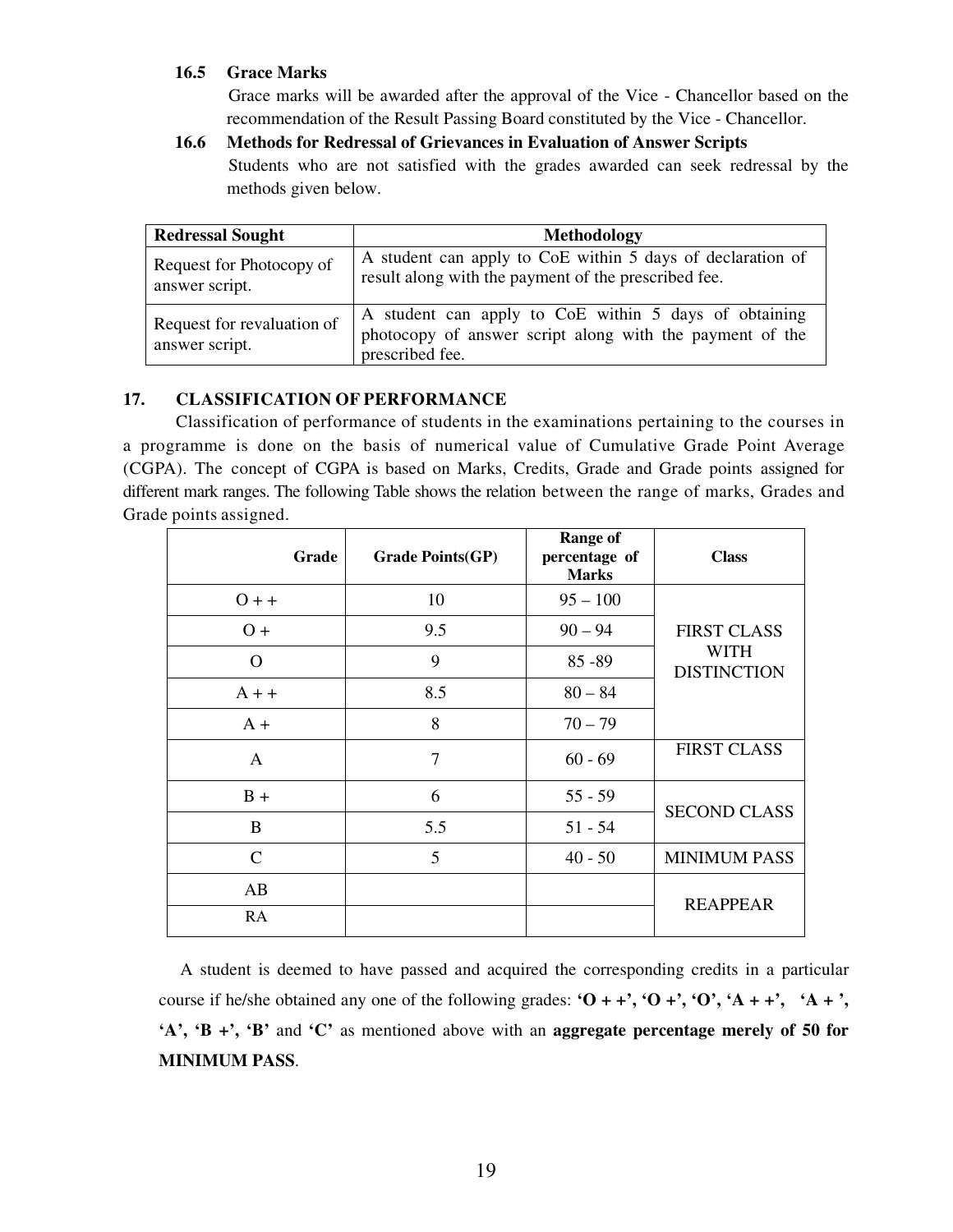The grade **'RA'** denotes Failed in the particular subject(s) which requires Reappearance (RA) for that particular course in the subsequent examinations. The grade **'RA'** will figure in Result sheets and Grade Sheets.

 The grade **'RA'** denotes Failed in the particular subject(s) because of insufficient attendance which requires Reappearance **(RA)** for that particular course in the subsequent examinations. The grade **'RA'** will figure in Result sheets and Grade Sheets as mentioned in clause 15.11.

 The letter grade **'AB'** denotes Eligible to write the particular subject(s) but absent for that subject(s) which requires Reappearance  $(RA)$  for that particular course in the subsequent examinations.

#### **17.1 Semester Grade Point Average (SGPA)**

On completion of a semester, each student is assigned a Semester Grade Point Average which is computed as below for all courses registered by the student during that semester.

Semester Grade Point Average (SGPA) =  $\sum (C_i \times G_i) / \sum C_i$ 

Where  $C_i$  is the credit for a course in that semester and  $G_i$  is the Grade Point earned by the student for that course. The SGPA is rounded off to two decimals.

#### **17.2 Cumulative Grade Point Average (CGPA)**

The overall performance of a student at any stage of the Degree programme is evaluated by the Cumulative Grade Degree programme is evaluated by the Cumulative Grade Point Average (CGPA) up to that point of time.

$$
\Sigma_j\left\{\frac{\Sigma_i(c_{ij}*c_{ij})}{\Sigma_i c_{ij}}\right\}
$$

Cumulative Grade Point Average (CGPA) =

#### **18. CRITERIA FOR AWARD OF DEGREE**

A student shall be declared to be eligible for the award of the B.TECH. Degree provided the student has successfully completed the course requirements and has passed all the prescribed examinations in all the Eight semesters (Six semester for lateral entry) within a maximum period of 8 years (6 years for lateral entry) reckoned from the commencement of the first semester to which the candidate was admitted.

## **19. CLASSIFICATION OF SUCCESSFUL CANDIDATES FOR AWARD OF DEGREE**

A student shall be declared to be eligible for the award of the degree if he/she has satisfied the following:

- **19.1** A student seeking B.Tech. degree shall be required to undergo the prescribed courses of study and evaluation in the college for the specified duration and to pass all the examinations prescribed therefore.
- **19.2** He / she should register for all the courses prescribed in the curriculum of the respective **degree programme and earn the minimum number of credits (180 credits for regular admission students and 130 credits for lateral entry admission students**).
- **19.3 The maximum time limit for the completion of the B.Tech Degree programmes will be 8 (Eight) years from the date of admission to the first semester of the programme and 7 (Seven) years for the lateral entry students from the date of admission to the third semester of the programme.**
- **19.4** The student completes the NCC / NSS /Sports requirements**.**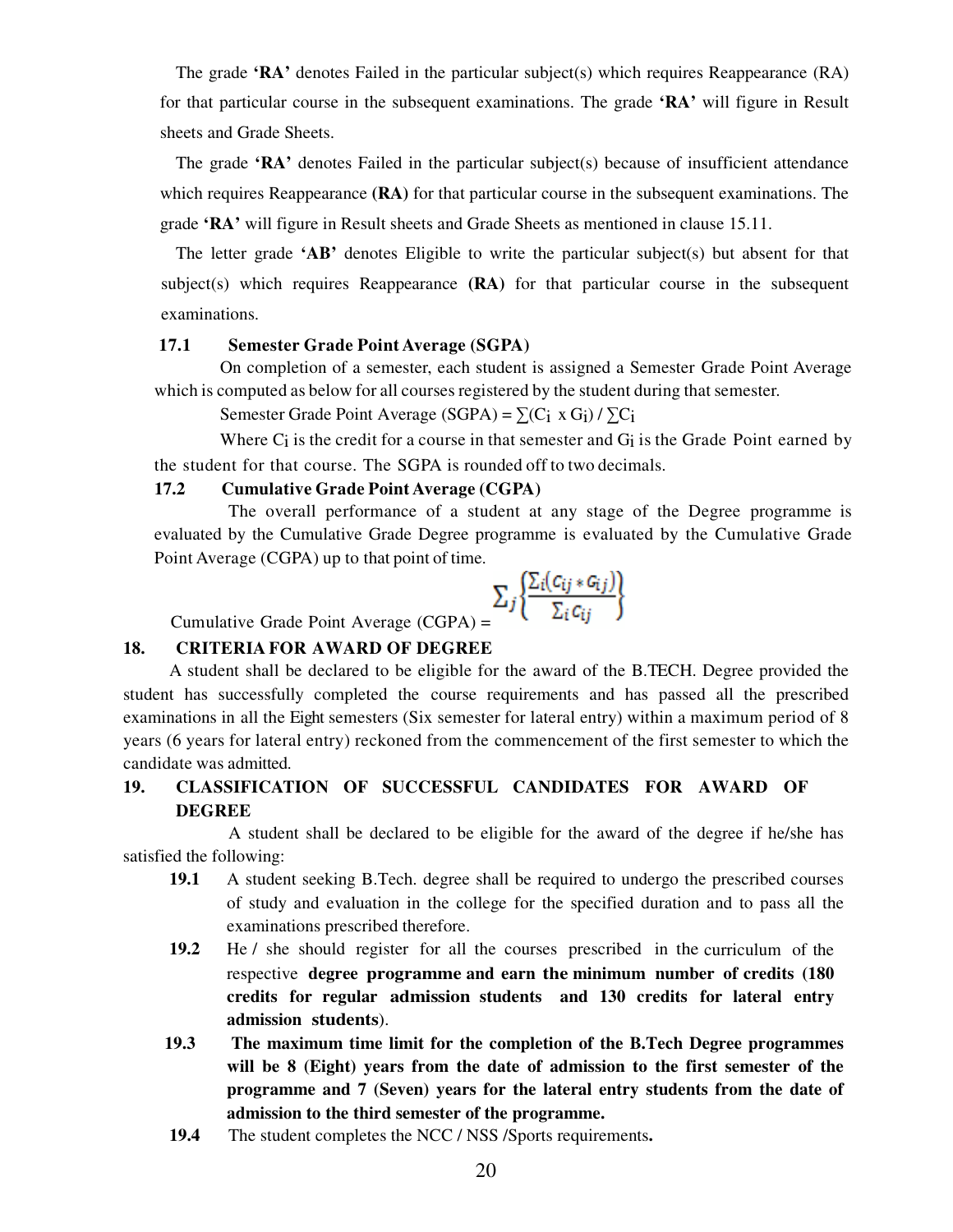**19.5** No disciplinary action pending against the student.

#### **20. CLASSIFICATION OF THE DEGREE AWARDED**

#### **20.1 First class with Distinction**

A student who qualifies for the award of degree (vide clause 18) having passed the examination in all registered courses in his / her first appearance (including industry supported courses), **within FIVE years (FOUR Years for Lateral Entry students) including the authorized Break of Study of One Year, and securing a CGPA of not less than 8.00 shall be declared to have passed in First class with distinction and should not have been prevented from writing end semester examination due to lack of attendance in any of the courses. The authorized break of study (vide clause 12) will not be counted as an attempt.** 

#### **20.2 First Class**

A student who qualifies for the award of degree (vide clause 18) having passed the examination in all the courses within **FIVE years (FOUR Years for Lateral Entry students)** including the **authorized Break of Study of One Year and securing a CGPA of not less than 7.0 shall be declared to have passed in First class and should not have been prevented from writing end semester examination due to lack of attendance in any of the courses. The authorized break of study (vide clause 12) will not be counted as an attempt.** 

#### **20.3 Second Class**

**All other students (not covered in 20.1 and 20.2)** who qualify for the award of degree having passed the examination in all the courses and fulfilling the requirements given in clause 18 above shall be **declared to have passed in Second Class**.

#### **21. CHANGE OF PROGRAMME OF STUDY / BRANCH**

A provision is incorporated to allow students to change his / her programme of study / branch. A student may be allowed to change his / her programme of study / branch upto commencement of 3rd semester.

#### **22. DISCIPLINE**

**Every student is required to be disciplined and maintain decorum both inside and outside the college campus.** They should not indulge in any activity which can bring down the reputation of the University or College. **The Principal shall constitute a disciplinary committee consisting of Principal, Two Heads of Departments (of which one should be from the faculty advisor of the student) to enquire into acts of indiscipline and notify the Academic Council about the disciplinary action taken.** 

#### **23. RANKING**

 **Students obtaining top 3 positions or top 10% in CGPA ranking (whichever is higher) in a branch will be considered as a rank holder. They should have passed all the prescribed courses in the first appearance and should have obtained a CGPA of 8.0 and above. The student should also have a clean record of discipline during the period of study. Special certificates will be given to rank holders. There should be at least five candidates for ranking in particular discipline.**